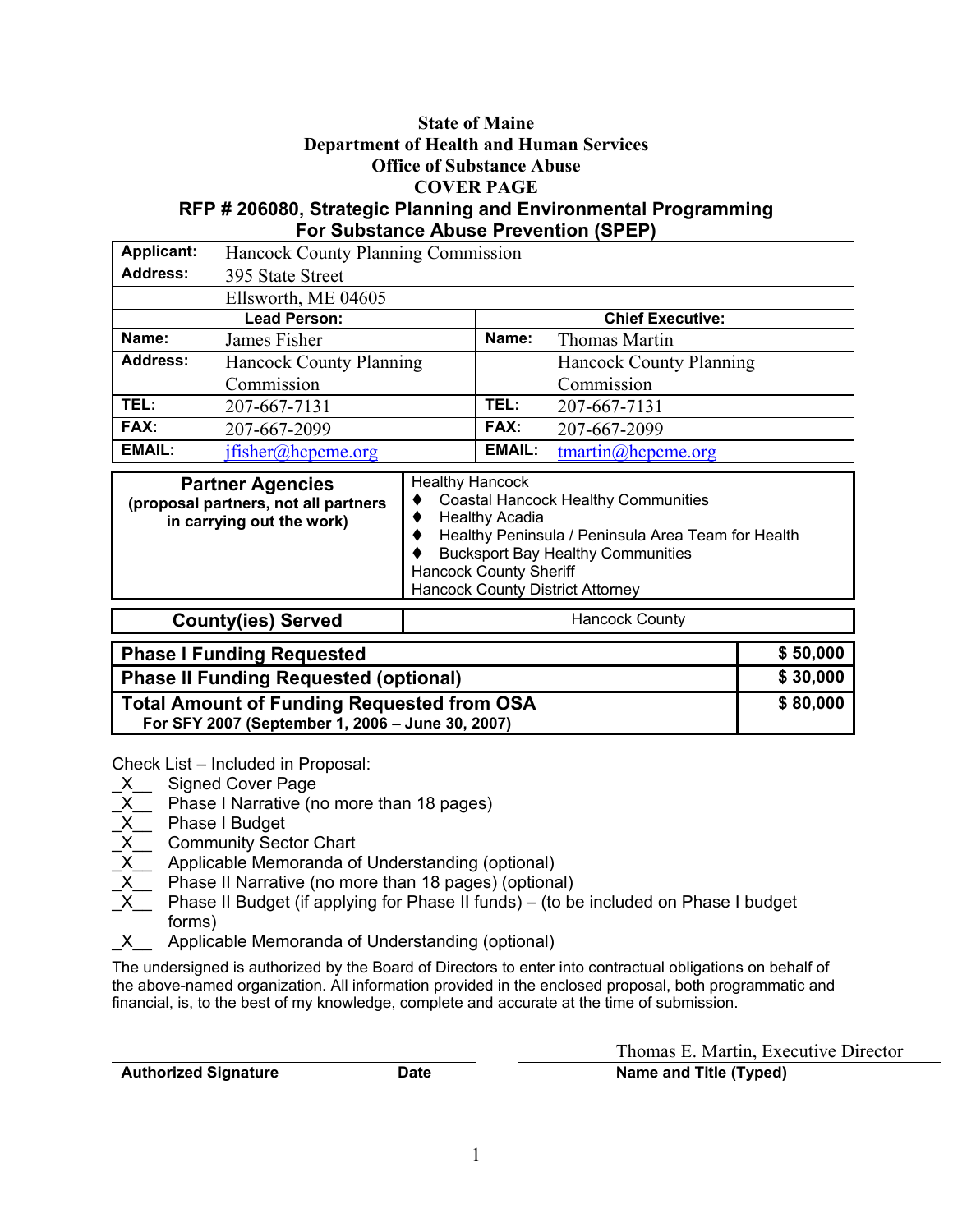# Table of Contents

| Phase I: Strengthening Hancock County's Prevention Infrastructure, Needs/Resource    |  |
|--------------------------------------------------------------------------------------|--|
|                                                                                      |  |
|                                                                                      |  |
|                                                                                      |  |
| Overview - The Case for a Coordinated Substance Abuse Intervention Plan  4           |  |
|                                                                                      |  |
|                                                                                      |  |
|                                                                                      |  |
|                                                                                      |  |
|                                                                                      |  |
|                                                                                      |  |
|                                                                                      |  |
| Grant Manager and Primary Investigator - Hancock County Planning Commission 13       |  |
|                                                                                      |  |
|                                                                                      |  |
|                                                                                      |  |
| Implementing Environmental Approaches to Address Underage Drinking 16<br>Phase II:   |  |
|                                                                                      |  |
|                                                                                      |  |
| Overview - The Case for a Coordinated Environmental Substance Abuse Intervention  17 |  |
|                                                                                      |  |
|                                                                                      |  |
|                                                                                      |  |
|                                                                                      |  |
|                                                                                      |  |
|                                                                                      |  |
|                                                                                      |  |
|                                                                                      |  |
|                                                                                      |  |
|                                                                                      |  |
|                                                                                      |  |
|                                                                                      |  |
|                                                                                      |  |
|                                                                                      |  |
|                                                                                      |  |
|                                                                                      |  |
|                                                                                      |  |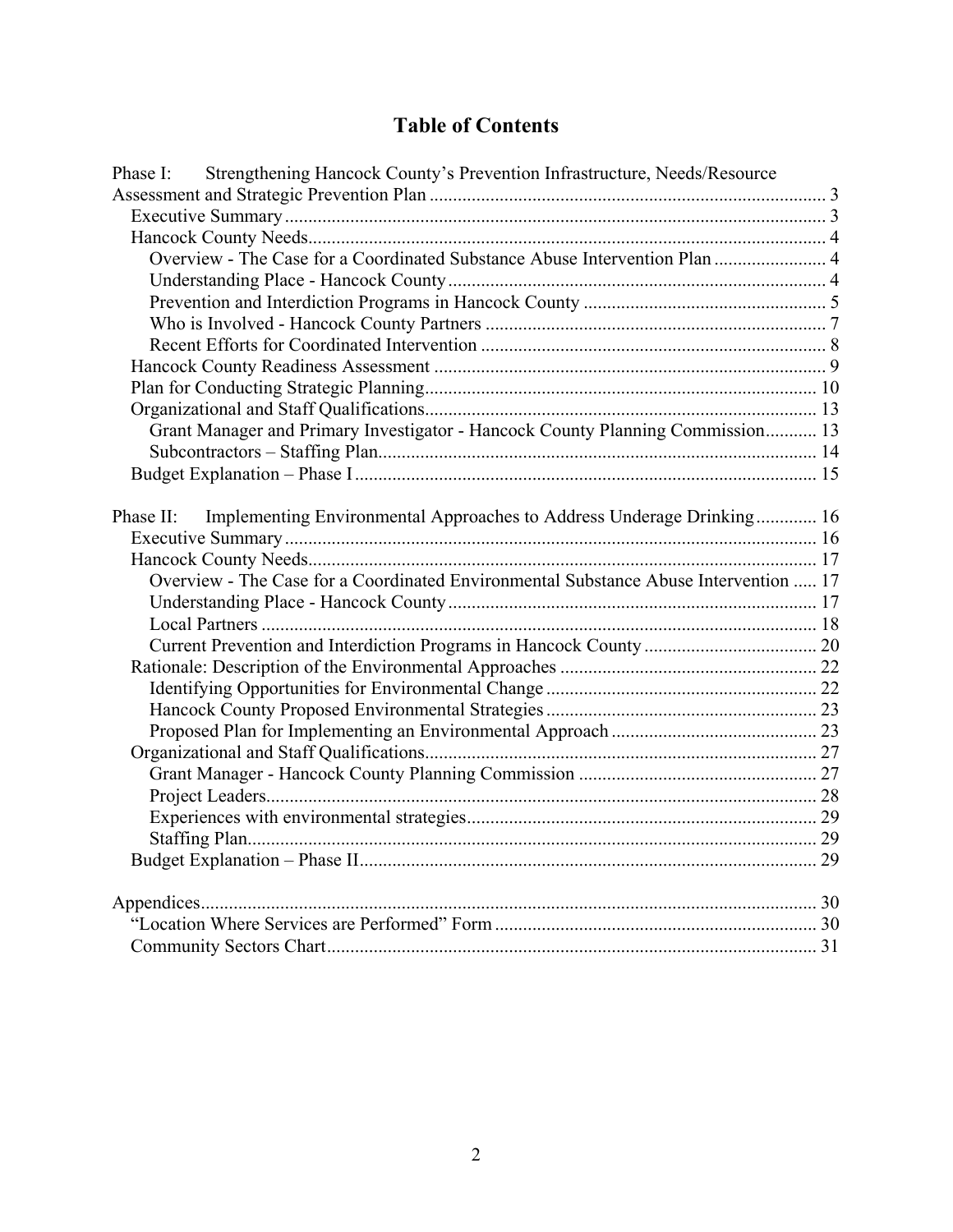# Proposal for Hancock County Strategic Planning and Environmental Programming For Substance Abuse Prevention (SPEP)

### Phase I: Strengthening Hancock County's Prevention Infrastructure, Needs/Resource Assessment and Strategic Prevention Plan

### Executive Summary

Hancock County needs a concise plan for substance abuse prevention among minors. Recent events, including retailers selling alcohol to underage buyers and arrests of high school students for underage drinking highlight underlying challenges. Our dispersed, rural towns present a difficult environment for any single program to deal with underage substance abuse. Our abundance of vacation properties provide secluded locations for unsupervised parties. Few of our towns have local police, while a small force of county and state law enforcement officers cover a region over 1,500 square miles. Our small schools lack sufficient resources and have limited time in their curricula devoted to health education and substance abuse prevention. Some schools do not consider substance abuse prevention as their responsibility. Limited after school activities, insufficient rural transportation services, a shortage of employment opportunities during the off-season also contribute to teen boredom. The list goes on.

In the face of these challenges, Hancock County has demonstrated the capacity for coordinated public health and legal intervention efforts. Healthy Hancock has been organized of over five years to address regional needs through our health, education and planning partners.

This proposed plan will be written and implemented by our coalition partners, local and county law enforcement and community based organizations working together in areas as diverse as enhancing substance abuse education in middle schools and high schools, providing information to adults through the media and point of sale programs, working with retailers to prevent underage alcohol sales and shoplifting, coordinating law enforcement with prevention and diversion programs and more. This plan builds upon Hancock County's One Maine initiatives. The plan will provide each of our partners with the big picture of what Hancock County can accomplish by working together toward a common vision. Our partners will signify they commitment to this vision by signing memoranda of understanding which identify how they will support the drive to reduce underage substance abuse.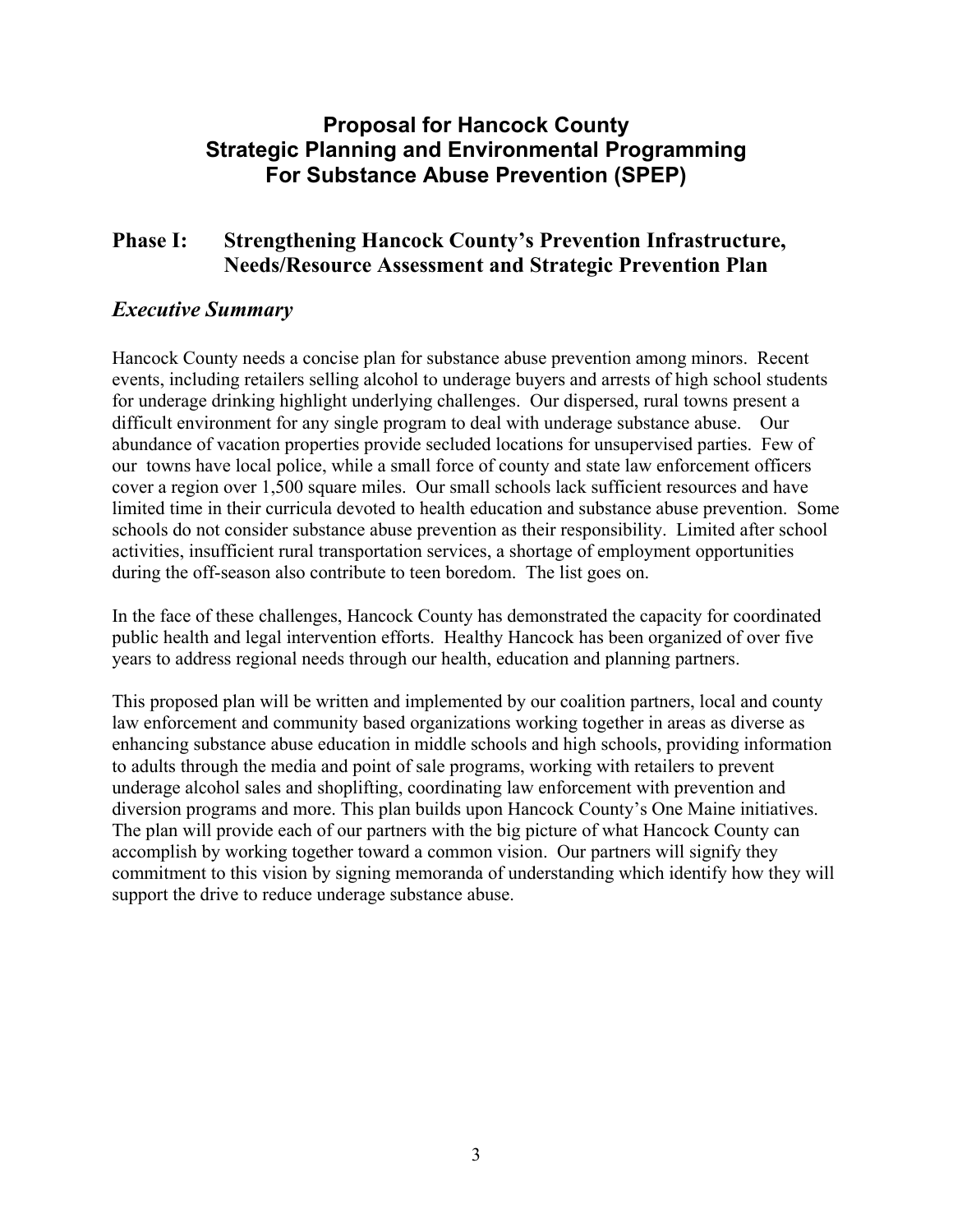### Hancock County Needs

#### Overview - The Case for a Coordinated Substance Abuse Intervention Plan

Recent events in Hancock County highlight the ongoing need for substance abuse prevention and intervention. The arrest of more than 50 middle school and high school students in the first four months of 2006 for crimes related to underage drinking illustrates an ongoing concern with large parties at remote, rural locations and seasonally unused vacation homes. These parties are characterized by aggressive drinking by persons under the age of 21, driving under the influence of alcohol and adults furnishing alcohol to minors. The illegal provision of alcohol to persons under 21 was also highlighted by recent test-buying operation in Hancock County in which eight out of eight stores sold alcoholic beverages to persons under the legal age limit.

These events provide graphic evidence of disturbing levels of teen drinking revealed in more systematic studies like the Maine Youth Drug and Alcohol Use Survey (MYDAUS) and the Youth Risk Behavior Study (YRBS). 2004 MYDAUS data for Hancock County indicate that half of  $11<sup>th</sup>$  and  $12<sup>th</sup>$  grade students report drinking alcohol in the prior 30 days. Almost one third of  $11<sup>th</sup>$  and  $12<sup>th</sup>$  grade students report binge drinking during the prior two-week period. While less pronounced, self reports of drug use also indicate underlying problems. Fully half of all students in grades 9 to 12 responded that it was very easy to have access to marijuana.

#### Understanding Place - Hancock County

Hancock County is rural covering approximately 1,500 square miles in eastern Maine. With a yearround population of 51,791 in 2000, Hancock County has a relatively low population density of just 33 persons per square mile. However, recent data suggest that the population is growing at a rate more than double that of the state, adding approximately 1% every year. Population growth is driven by migration of persons into the county who are at or nearing retirement. The out-migration stream is dominated by persons graduating from high school and seeking higher education or job opportunities outside of the county. As such, population growth has been accompanied by a declining school age population and rising housing costs. Working class families with children find it increasingly difficult to live along coastal Hancock County, while rural interior towns are seeing relatively rapid growth of this demographic category.

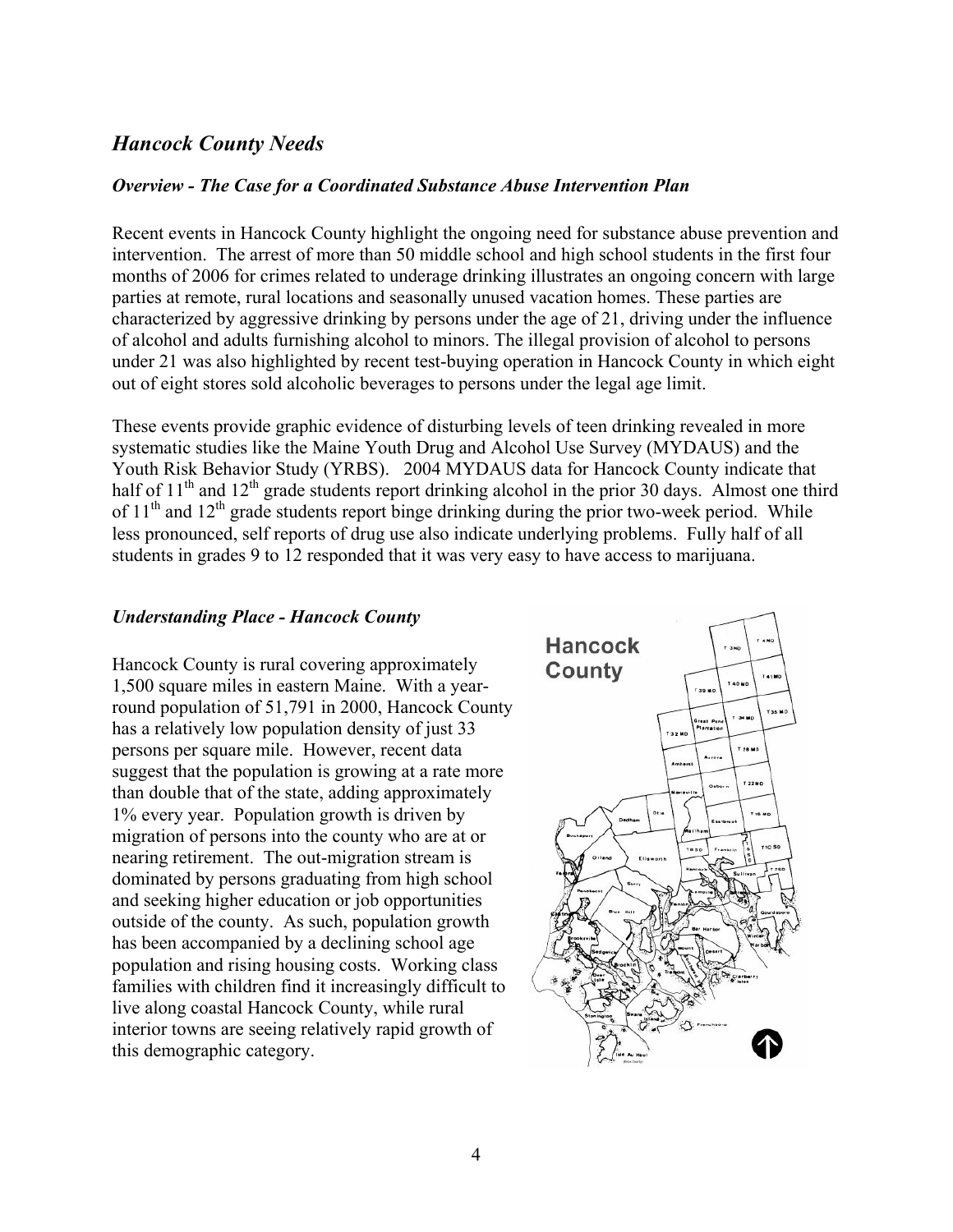The economics of place are important in determining Hancock County underage substance abuse patterns. In 2000 Hancock County had 23,273 housing units occupied year round and 10,672 seasonal housing units. With nearly  $1/3<sup>rd</sup>$  of all housing being seasonal, and most of these located along secluded lake and ocean front properties, the task of law enforcement in protecting seasonally vacant properties is particularly challenging.

Median household incomes have increased significantly in recent years. Characteristic of a growing retiree population, only 59 percent of income overall is derived from wages. Another 25 percent is derived from dividends, rent and interest and the remainder from transfer payments. In 2004, the Maine Department of Labor reported that the average annual wage in Hancock County was \$28,474. According to the Maine Center for Economic Policy, a two-person household required an annual salary of \$28,964 for a livable wage. In another words, the average salary is less than the livable wage, further stimulating movement of workers to the rural interior of Hancock County.

Hancock County has two large employers representing very different industries. The town of Bucksport is anchored by the International Paper Mill that employs approximately 900 workers. Bar Harbor is home to Jackson Laboratory, a high-tech genetic research and research animal production facility employing approximately 1,500 persons. Other large employers include Hancock County's Hospitals and school systems. Most employment in Hancock County is provided by the retail sector, small businesses and self-employment. Traditional occupations, such as logging, fishing, agriculture, pulp and paper processing are giving way to an expanding service sector, much of it highly seasonal, that serves the summer residents and tourists. Acadia National Park, located in Hancock County, is Maine's second largest attraction for tourists during a very busy summer season. The seasonal tourism industry creates high demand for workers between June and September. Unemployment rates double between October and May.

Long periods of seasonal unemployment, limited wage potential of many service sector jobs and the relatively limited availability of higher education within the county contribute to out migration of persons in their late teens and early twenties. One can speculate on the psychology of place for teenagers that recognize they will be moving away within a few years, and others who see limited employment and income prospects if they choose to enter the local workforce. The dynamics of seasonal work and unemployment are accompanied by community and family stress and a culture of drinking.

### Prevention and Interdiction Programs in Hancock County

Community concerns about trends in substance abuse, school performance and drop out rates have led to the creation of several intervention programs. Hancock County intervention programs include substance abuse education, public awareness campaigns, hospitality and cashier training and local, county and police actions.

### Education

Substance abuse education, long the domain of health education classes, is being extended to serve the larger student body through integration with other course materials including science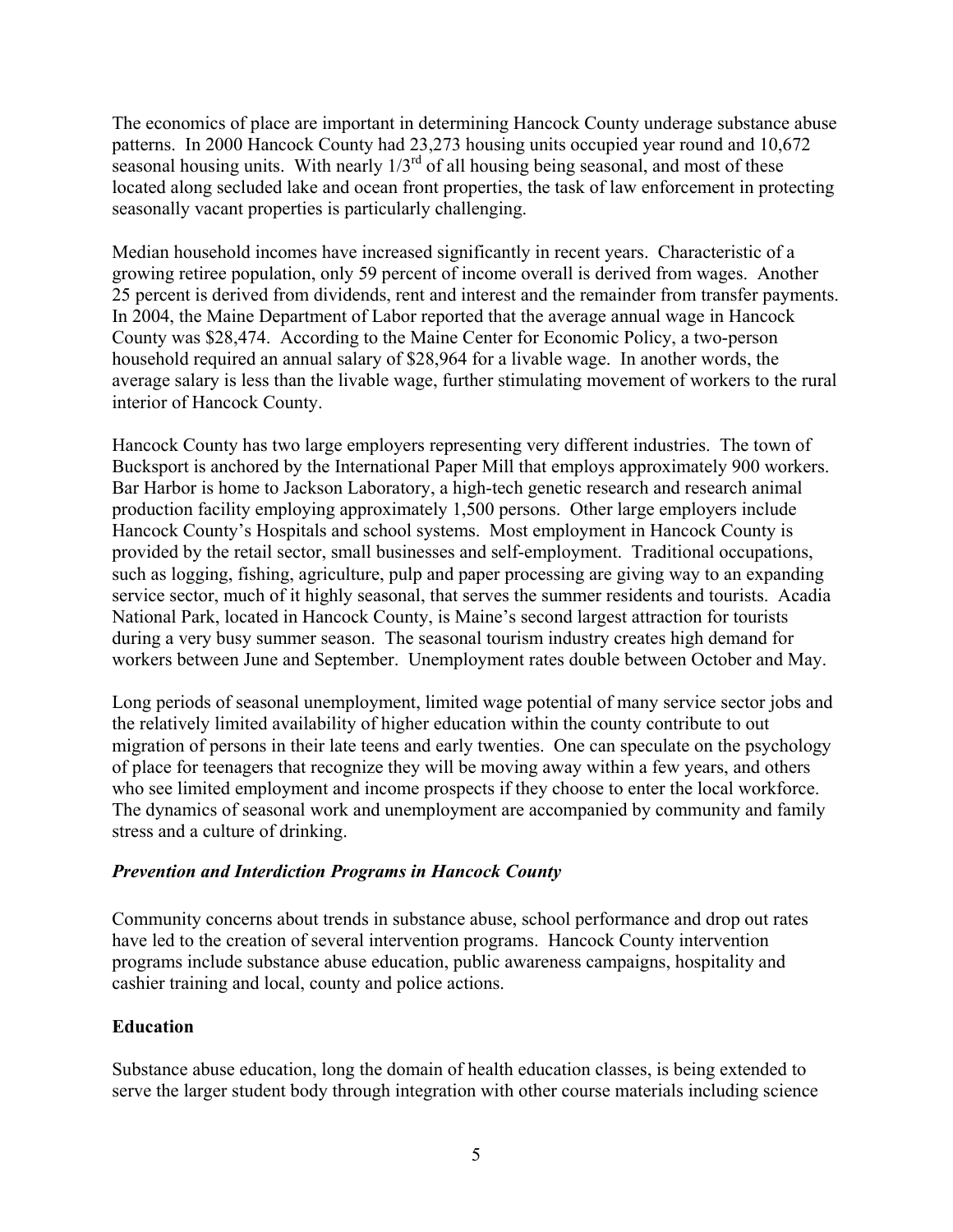and social science classes. Hancock County's seven high schools are continually improving curricula with support from the Maine Department of Education and local health and law enforcement agencies. Examples include:

- $\blacklozenge$  Every Fifteen Minutes a high impact awareness program for driving under the influence. Sponsored locations include George Stevens Academy, Ellsworth High School and Deer Isle-Stonington High School.
- $\blacklozenge$  Social Norms Marketing a program to provide students with positive reinforcement for abstinence from alcohol and drugs and for participation in alternative activities. Sponsored at George Stevens Academy, Ellsworth High School and Maine Maritime Academy by Healthy Peninsula/PATH and Union River Healthy Communities.
- Creating Lasting Family Connections offers parents and care givers assistance in raising a child successfully through the teenage years and young adults in communicating feelings in a positive way. Sponsored at Mount Desert Island High School by Healthy Acadia.
- $\blacklozenge$  Service Learning Providing students with incentives to work in the community after school. Supported by Healthy Acadia at Connors Emerson Elementary School. This is also offered at Sumner High School.
- ◆ Leadership & Resiliency Program at Bucksport High School in affiliation with Bucksport Bay Healthy Communities.
- Life Skills Training implemented in multiple school systems for middle school.
- Challenging Choices an after school challenge program for teens, through the Bucksport Recreation Department.

### Public Awareness, Attitudes and Practices

Building public awareness about underage drinking, particularly gaining support from county adults is a critical piece of prevention programs. Many of these efforts have been led by the Healthy Maine Partners and Healthy Community Coalitions. Several initiatives have been launched in Hancock County to this end:

- Sticker Shock Students placed public awareness stickers on alcoholic beverage containers in local retail shops. Sponsored in Bucksport, Ellsworth, Schoodic area and Blue Hill Peninsula through youth groups.
- Alcohol Awareness Day December 2005 Youth at Sumner High School worked with the Sheriff's Underage Drinking Task Force, Open Door Recovery Center and school staff to promote Alcohol Awareness Day in December 2005.
- Hancock Summit on Underage Drinking Held April 27, 2006 organized and sponsored by Healthy Hancock. Speakers included Dr. David Craig, Attorney General Steven Rowe and Deputy Sheriff Jason Lepper.
- Community Dialogues Evening community forums held in Ellsworth and Blue Hill sponsored by Union River Healthy Communities and Healthy Peninsula/PATH.
- ◆ Common Health a monthly radio talk show hosted by the Hancock County Planning Commission (HCPC) on public health issues. The May, 2006 program focused on underage substance abuse with Attorney General Steve Rowe and partnership staff.
- ◆ Bucksport Substance Abuse Task Force Task force overseeing One ME prevention programs, raising public awareness and advocating for policies and law enforcement.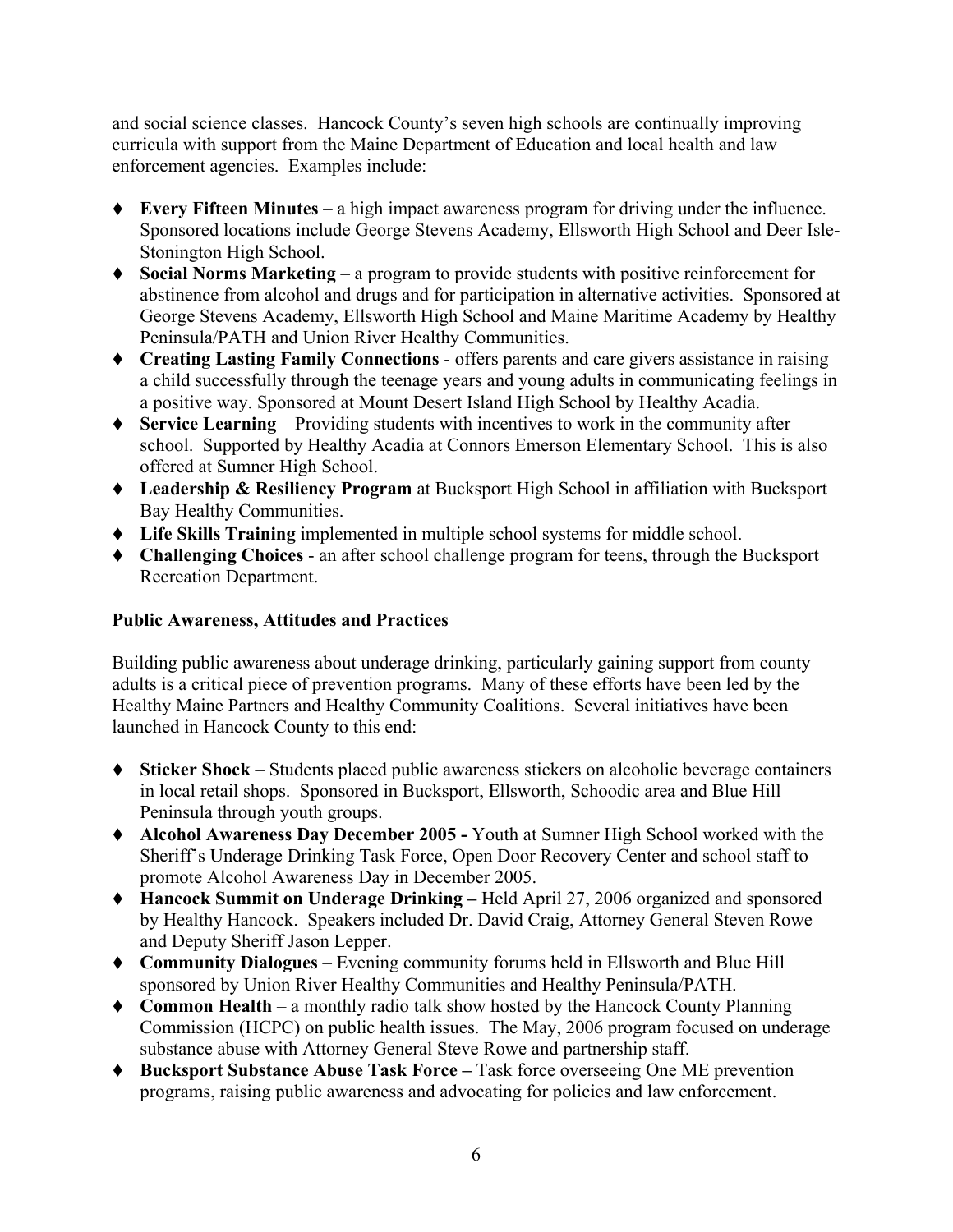#### Interdiction and Enforcement

The third plank in the Hancock County response to underage drinking has been led by the law enforcement community with support from Healthy Community Coalitions, Healthy Maine Partners, Schools and other local programs. Many of these programs fall under the science based model of Communities Mobilizing for Change on Alcohol. Planning in Phase I and programs proposed in the Phase 2

Programs include:

- Substance Abuse Task Force formed in 2003 by the County sheriff, local law enforcement and the Office of the District Attorney to create a system for responding to substance abuse issues. Initiated in October, 2003 and funded by the Hancock County Commissioners and external grants. Active throughout Hancock County.
- Diversion Program (2004-2006) Coastal Hancock Healthy Communities and Healthy Peninsula worked with the Hancock County District Attorney's office to develop a juvenile tobacco diversion program.
- Compliance Checks (2002-2006) Organized by the Sheriff's Underage Drinking Task Force – local and county law enforcement conducted compliance checks with all retailers selling alcohol and tobacco products. Also implemented separately by Bucksport Police Department.

#### Counseling and Treatment

Prevention programs must recognize available services including more aggressive intervention for youth with substance abuse problems. Healthy Hancock partners have established relationships with local treatment providers including: Open Door Recovery, Kid's Peace, Outpatient Adolescent Alcohol Program, MDI Behavioral Health Center, local chapters with ALANON, local substance abuse counselors, and school-based substance abuse counseling.

#### Who is Involved - Hancock County Partners

The Organization Chart below illustrates the relationship between the well established Healthy Hancock Coalition and an evolving Network for Youth Alcohol Prevention. These two networks connect representatives from public, private and non-profit organizations. The work of these organizations has been coordinated this year to produce several initiatives described below. The Community Sectors Chart, included as an appendix, provides greater detail about Hancock County initiatives.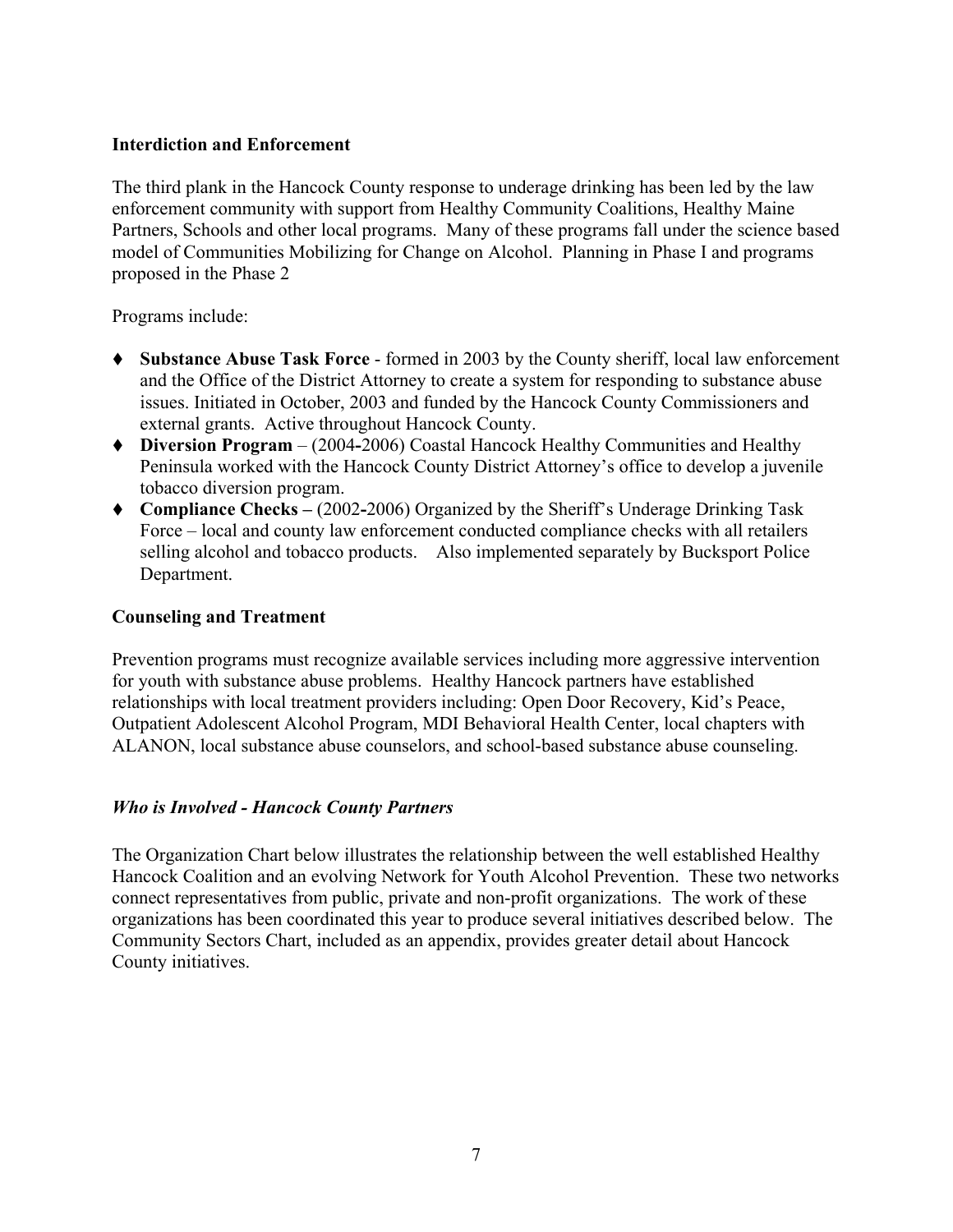

### Recent Efforts for Coordinated Intervention

Healthy Hancock organized initially with the support of our Downeast East Health Services, Maine Coast Memorial Hospital, Mount Desert Island Hospital, Blue Hill Memorial Hospital, Bucksport Community Health Advisory Committee, Healthy Islands, HCPC, University Cooperative Extension. The coalition grew significantly with the creation of the Healthy Maine Partnership Program, with three HMPs located in Hancock County. During our second year working together we devoted significant time and resources to establishing a shared vision and mission and inter-organizational protocol. We created a website www.healthyhancock.org and launched a number of inter-municipal and county-wide programs.

From the beginning Healthy Hancock members have sought to create a dynamic learning environment, encouraging our partners to innovate locally and share findings countywide.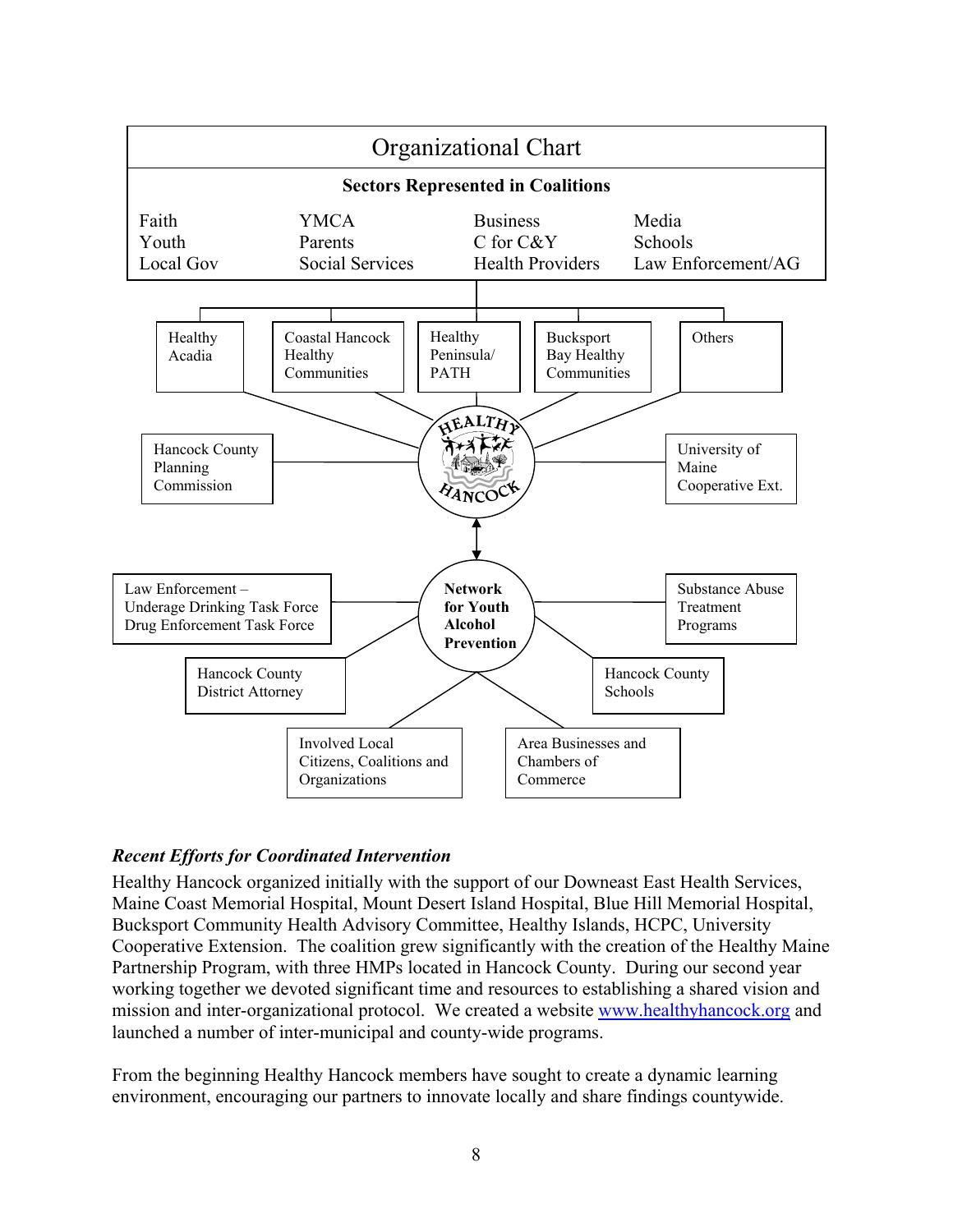Innovations to support environmental and systemic changes are balanced with community organizing and participatory health programs. While much of the long-range planning and program development has emphasized community asset building, we have also conducted numerous health assessments and participated in studies to understand area needs and future challenges.

Healthy Hancock has developed a number of tools to coordinate our work at the county level, including regular meetings of the coalition, indicators of health (available at www.healthyhancock.org), coordinated project implementation and coordinated public awareness efforts. Our collaboration has attracted statewide attention through research initiatives such as the Unified Governance Structure Study. Several Healthy Hancock initiatives related to youth substance abuse are listed in the section on Prevention and Interdiction Programs.

### Hancock County Readiness Assessment

The Readiness Assessment was discussed at a regular bi-monthly meeting of Healthy Hancock. The document was circulated to all members present, representing the Healthy Maine Partnerships, Healthy Community Coalitions and Hancock County Planning Commission. The exercise was an opportunity to take stock of our current strengths and weaknesses and think strategically about how the SPEP planning process will operate within our coalition.

### Leadership Group Readiness

We felt that in most respects our core group is well prepared to embark on this planning initiative, registering a "True" on thirteen criteria. Three specific areas scored "Mostly true" on the following three criteria:

- We have recruited partners from all entities currently active in providing substance abuse prevention programs and services.
- We have begun to coordinate the efforts of local partners into a strategic countywide effort to build prevention capacity.
- Our coalition/group has clear and specific working agreements that help the group do its work effectively.

On these three points we acknowledge that the process has started, but that bringing all of the partners together and specification of working agreements is as yet incomplete. For instance, Healthy Hancock has documented our vision and mission and has collaborated on a range of related health research, education and community organizing initiatives (see www.healthyhancock.org). We note that our "circle" needs to be expanded to include more systematic participation of county organizations, including substance abuse treatment organizations and the office of the District Attorney. One of the primary outcomes of the SPEP planning process will be very clear working agreements and memoranda of understanding among the partners.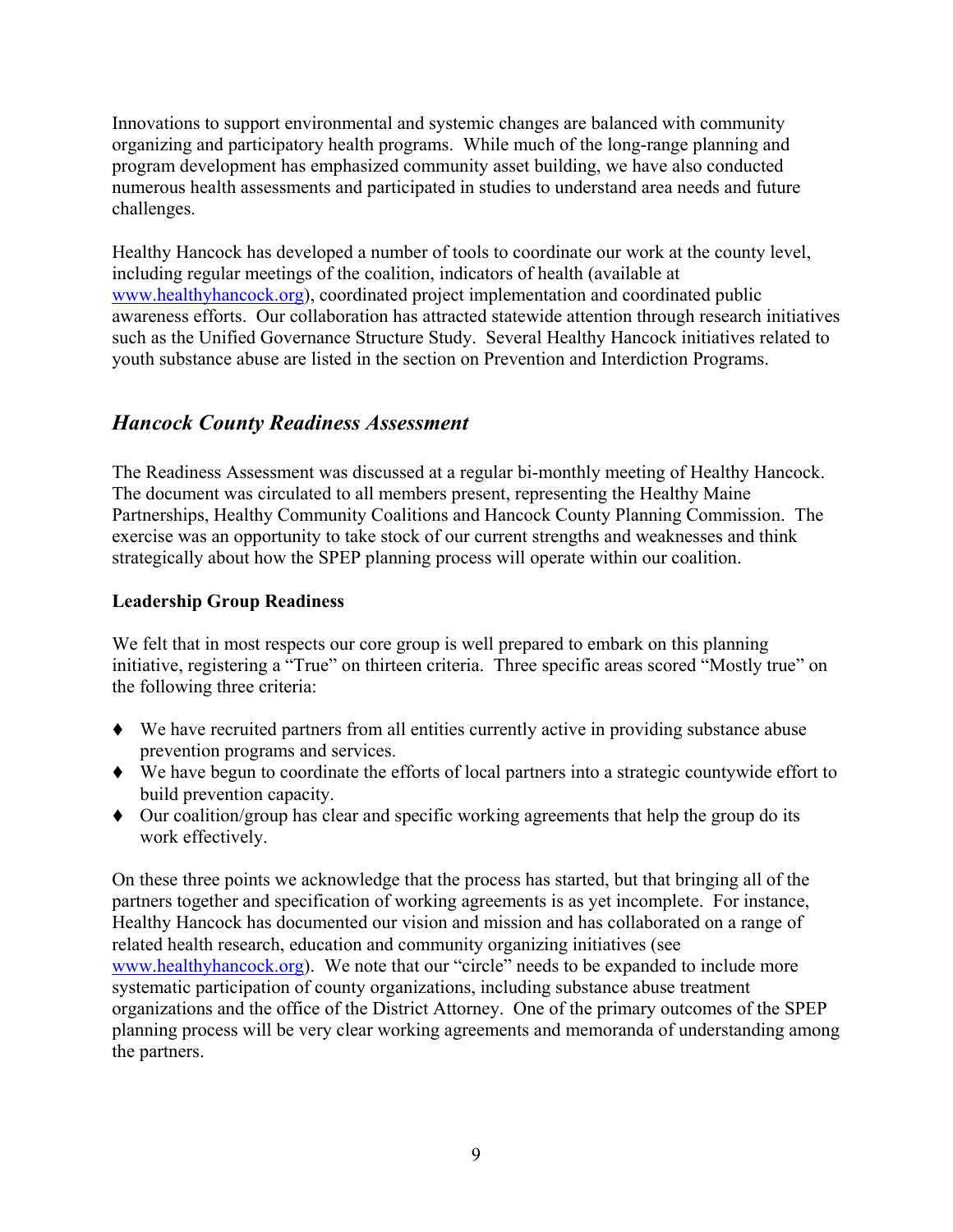### Organizational / Partner / County Readiness

A great deal of effort has already been expended in Hancock County to harness our local resources addressing concerns about youth substance abuse, including tobacco, alcohol and drugs. Substance abuse problems have presented in a variety of ways, with existing and ad hoc organizations forming to deal with the problems. In one area we noted "Mostly true":

 Organizations and partners will provide the necessary financial, physical, or human resources, or will assist in recruitment of those resources.

In one area we noted that we are somewhat true:

We have buy-in from the town and city governments in our county.

A great deal of effort has gone into engaging our partners as well as municipal governments in combating problems of substance abuse. Hancock County is made up of thirty-seven primarily rural towns, some with populations numbering in the hundreds (or even smaller in some of the off-shore islands and the remote inland town of Great Pond) and having extremely limited local governmental capacity to take on public health issues. The Hancock County Planning Commission, the County Sheriff's Office and Healthy Hancock partners are working with all of these towns on various levels. Gaining formal "buy-in" for substance abuse prevention programs is a work in progress that is as yet incomplete, particularly for the most rural communities. Equally, while our partners have made significant resource commitments for county-wide initiatives in the past, we are still in the process of identifying what commitments will be required to plan and implement a countywide substance abuse prevention program. One of the intended outcomes of the planning process will be stronger and more explicit commitments from county and local organizations to provide resources or help in recruiting resources needed to implement the plan.

### Plan for Conducting Strategic Planning

The proposed strategic planning process has three stages, each marked including information gathering, partner/public participation and a forum for presenting preliminary findings. The process of learning, coming to agreement and codifying findings will provide each participant with multiple opportunities to identify what they know and what role they can play in implementing the final plan. The final plan is expected to include partner memoranda of understanding listing specific activities we will undertake in the future to prevent youth substance abuse in Hancock County. A timeline is included that specifies when activities will be undertaken and which agency will lead in project execution.

### Stage 1: Identifying Assets and Issues: Making the Case for Change

### Launch Planning Initiative:

The planning team, including members of Healthy Hancock and convening members of the Network for Youth Alcohol Prevention (NYAP) will meet to establish the planning framework, schedule regular team meetings, identify partners needed at the table and so on.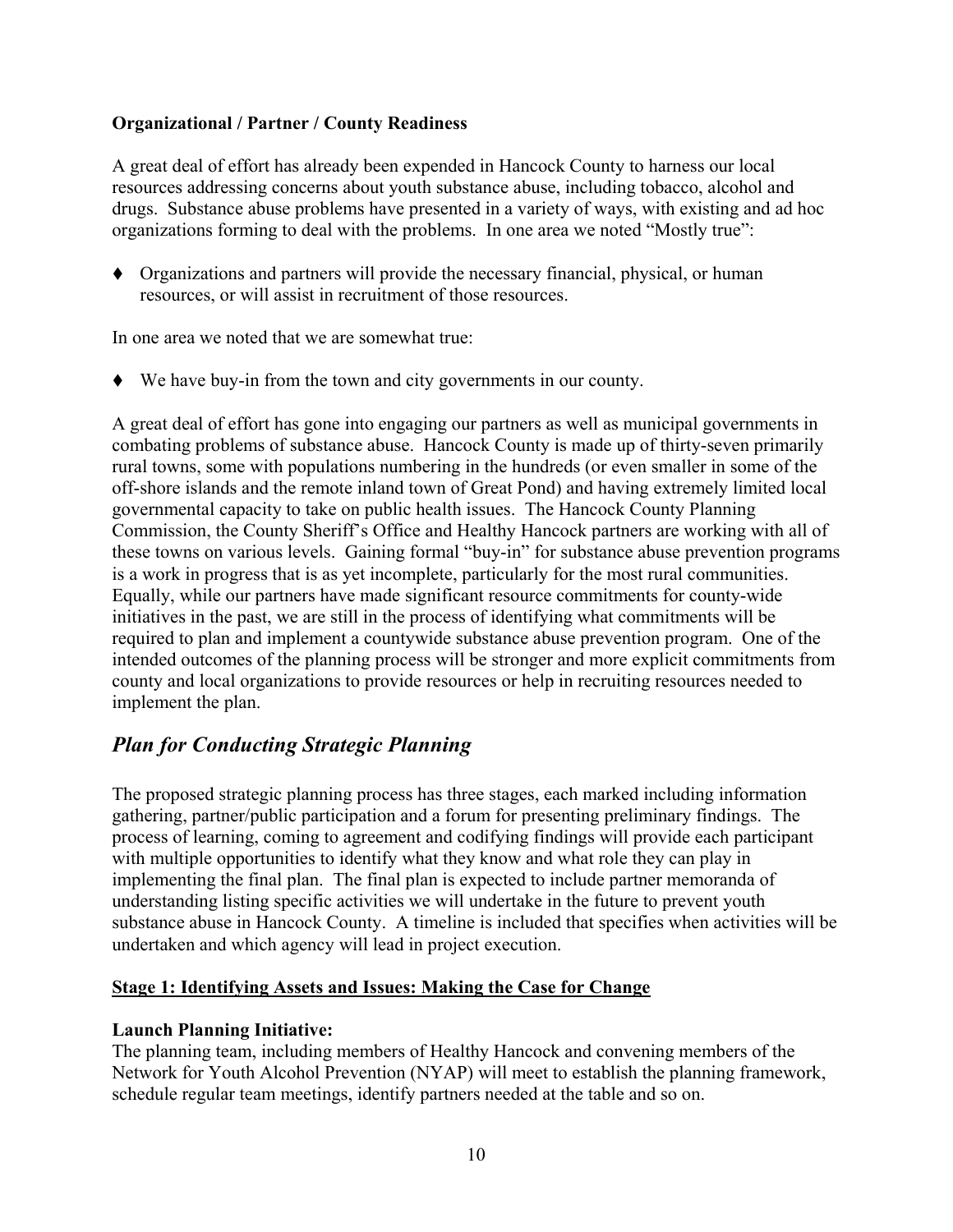The project team will identify available research and program documentation for Hancock County that relates to youth substance abuse.

#### Collate existing assessments and programs

Existing studies such as the One Maine Assessments that have been conducted over the last three years, reports from the Hancock County Underage Drinking Task Force, Maine Youth Drug and Alcohol Use Survey (MYDAUS), will be assembled. The team will identify salient points for inclusion in the State of The County Report.

### Conduct SWOT analysis with Network Partners

The team will identify known strengths, weaknesses, opportunities and threats (SWOT) related to youth substance abuse programs in Hancock County. This analysis will contribute to our understanding of the state of the County and will guide subsequent elaboration of our goals and objectives.

### Prepare Draft County Assets and Issues Report

The County Issues and Assets Report is part 1 of the Substance Abuse Prevention Plan. This report will focus on county assets, such as alcohol prevention programs and unresolved issues, such as sale of alcohol to minors. The report will be distributed through several channels including press, radio and websites such as www.healthyhancock.org. A "road show" speakers packet will be created enabling each of our partners to facilitate cottage discussions with their coalitions and stakeholders.

### Stage 2 – Turning Knowledge into Action

### Conduct Coalition Outreach Meetings

The second stage of the planning process will engage the Healthy Hancock and Youth Alcohol Networks in a multi-site participatory process for identifying goals, objectives and strategies that will guide out efforts over the next five to ten years. Each of our coalition partners will have some latitude in selecting how this process will proceed in their areas. In most cases a blend of small "cottage" meetings, key informant interviews and other participatory action strategies will be employed using the road show packet and the preliminary report completed in stage 1. These meetings are critical in developing long-term commitments from partners to implement the plan.

### Develop draft Vision, Goals, Objectives & Strategies

HCPC will work with network partners to distill information gathered in outreach meetings into an annotated list of broad goals, specific objectives and strategies to achieving these objectives. Each objective and strategy will identify partners responsible for implementation, implementation target dates and assessment strategies.

### Raise Public Awareness

As the Goals, Objectives and Strategies portion of the report emerge, we will launch round two of our public awareness campaign using communications to stakeholders, local press releases, broadcast media and the internet. Our intent is to raise public awareness of what we can achieve as a county by working together and to elicit feedback about the draft plan in its entirety.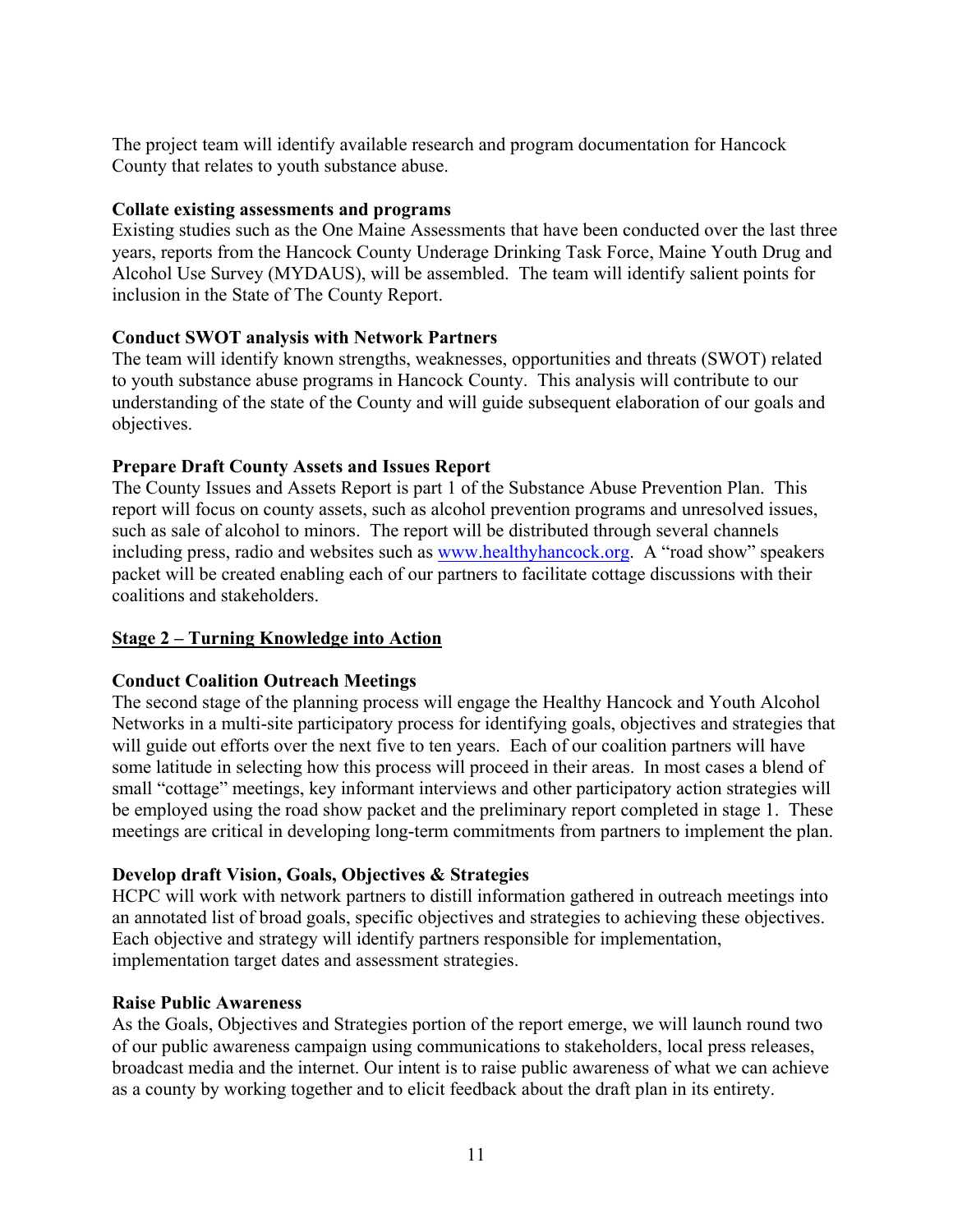Feedback from network members and the public at large will be used to make final revisions on the plan.

#### Establish memoranda of understanding with stakeholders

There is no central authority in Hancock County that will be empowered to carry-out this plan. Indeed, given then complex nature of youth substance abuse, it is difficult to imagine how such a central authority could be created or be effective. As such, implementation of the Hancock County Substance Abuse Prevention Plan will require coordination among the many stakeholders identified in the plan. HCPC will work with network partners to write specific memoranda of understanding for organizations that sign onto the coordinated prevention effort.

Each MOU will identify the partner organization, their historical connection to youth substance abuse prevention and a clear statement of how they will contribute to implementation of the plan. Particular attention will be paid to identifying partners that are willing to lead on a particular goal, objective or strategy. The MOU will be assembled as an appendix for the final draft of the plan. It is important to note that many of the strategies will be population–based rather than medically based.

#### Finalize Hancock County Substance Abuse Prevention Plan

HCPC will work with the project team to refine both sections of the Hancock County Substance Abuse Prevention Plan, using information received during the public involvement process. The final Substance Abuse Prevention Plan will be published for public use, with copies sent to state, county and municipal government offices, health care providers, schools, law enforcement offices and other stakeholders. The full report will be made available in the internet for the public and the press.

| Hancock County Strategic Planning Timeline              |                      |           |                       |            |         |            |         |     |             |     |     |
|---------------------------------------------------------|----------------------|-----------|-----------------------|------------|---------|------------|---------|-----|-------------|-----|-----|
| Description                                             | Lead<br>Organization | $\rm Sep$ | $\overline{\text{C}}$ | $\rm{Nov}$ | Dec     | $\rm{Jan}$ | Ъъ<br>Œ | Mar | $\Delta$ pr | May | Jun |
| Launch Planning Initiative                              | HH / NYAP            |           |                       |            |         |            |         |     |             |     |     |
| Collate existing assessment $\&$<br>programs            | <b>HCPC</b>          |           |                       |            |         |            |         |     |             |     |     |
| Conduct SWOT analysis with<br>network partners          | <b>HCPC</b>          |           |                       |            |         |            |         |     |             |     |     |
| Prepare Assets and Issues Report                        | <b>HCPC</b>          |           |                       |            |         |            |         |     |             |     |     |
| <b>Conduct Coalition Outreach</b><br>Meetings           | HH / NYAP            |           |                       |            |         |            |         |     |             |     |     |
| Develop draft Vision, Goals,<br>Objectives & Strategies | <b>HCPC</b>          |           |                       |            |         |            |         |     |             |     |     |
| Raise public awareness initiatives                      | HH / NYAP            |           |                       |            |         |            |         |     |             |     |     |
| Establish memoranda of<br>understanding                 | HH/NYAP              |           |                       |            | $\cdot$ |            |         |     |             |     |     |
| <b>Finalize Substance Abuse</b><br>Prevention Plan      | <b>HCPC</b>          |           |                       |            |         |            |         |     |             |     |     |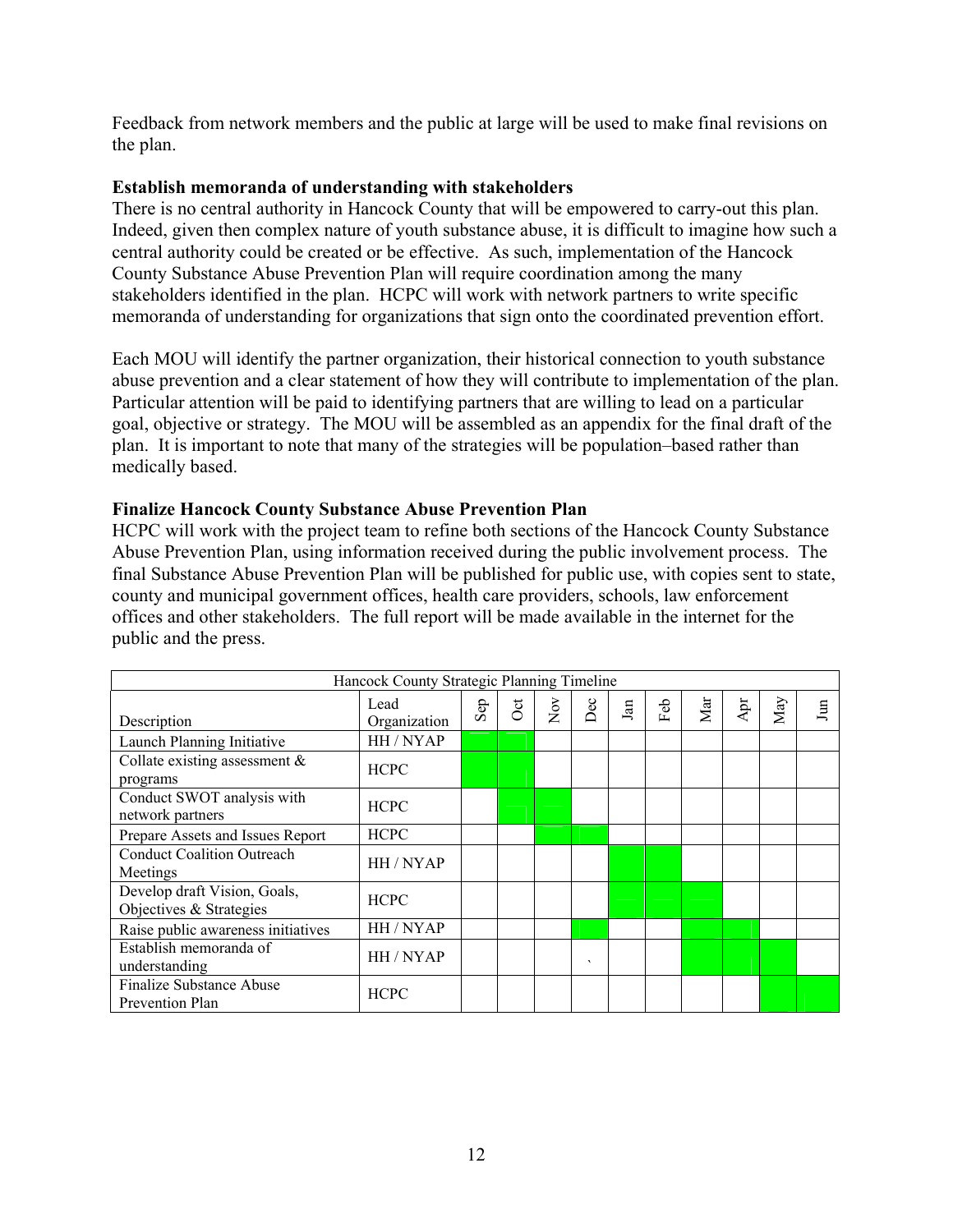# Organizational and Staff Qualifications

Phase I will engage the Hancock County Planning Commission as the primary investigator. Five subcontracts awarded to coalition partners to assure broad stakeholder involvement in stage 1 and stage 2 of the planning process.

### Grant Manager and Primary Investigator - Hancock County Planning Commission

The Hancock County Planning Commission is a partner with local and county government:

- Protecting our heritage and resources,
- Planning for the future and
- Promoting a sound economy for the people of Hancock County.

HCPC is a 501(c)3 corporation that has been providing planning and related government-support assistance to Hancock County municipalities since 1970. Our planning services include land use, transportation, environment, public health, housing and community development planning. HCPC is staffed by three full time planners and one office manager. HCPC has produced a number of county-wide studies in areas as diverse as transportation, economic development, demographics, recreation and health. The HCPC mission, Board of Directors, staff, newsletter archive and numerous examples of products and services are viewable at www.hcpcme.org.

### Executive Director – Thomas Martin, AICP

Tom Martin oversees all HCPC research and planning initiatives and works closely with the board of directors representing area towns and the county as a whole. Ultimate decision-making authority rests with the Board of Directors.

### Project Manager – James H. Fisher, PhD, AICP

Jim Fisher will manage the SPEP Phase I project. He holds a Ph.D. in Regional Planning from the University of North Carolina with an emphasis on the relationships between population, health and habitat. His prior research and planning activities include:

- Costa Rica and Ecuador: Peace Corps agriculture extension and community development
- Bangladesh: US Fulbright Scholar doctoral research population and rural development
- Liberia: USAID Research on family planning and sexually transmitted disease with UNC
- Bolivia: USAID Maternal and child nutrition research with UNC
- North Carolina: Health and education outreach with migrant and seasonal farm workers.
- Cincinnati, OH: Assistant Professor University of Cincinnati School of Planning Taught materials in regional planning and health care planning and administration.
- Dayton, OH: Assistant Professor, Wright State University School of Medicine Directed substance abuse intervention research with USDVA patients.
- Lewiston, ME: Assistant Professor Bates College Department of Sociology taught courses in sociology, health and habitat, environment and development and planning.
- Ellsworth, ME: Senior Planner, Hancock County Planning Commission manages research and planning in public health, transportation and geographic information systems.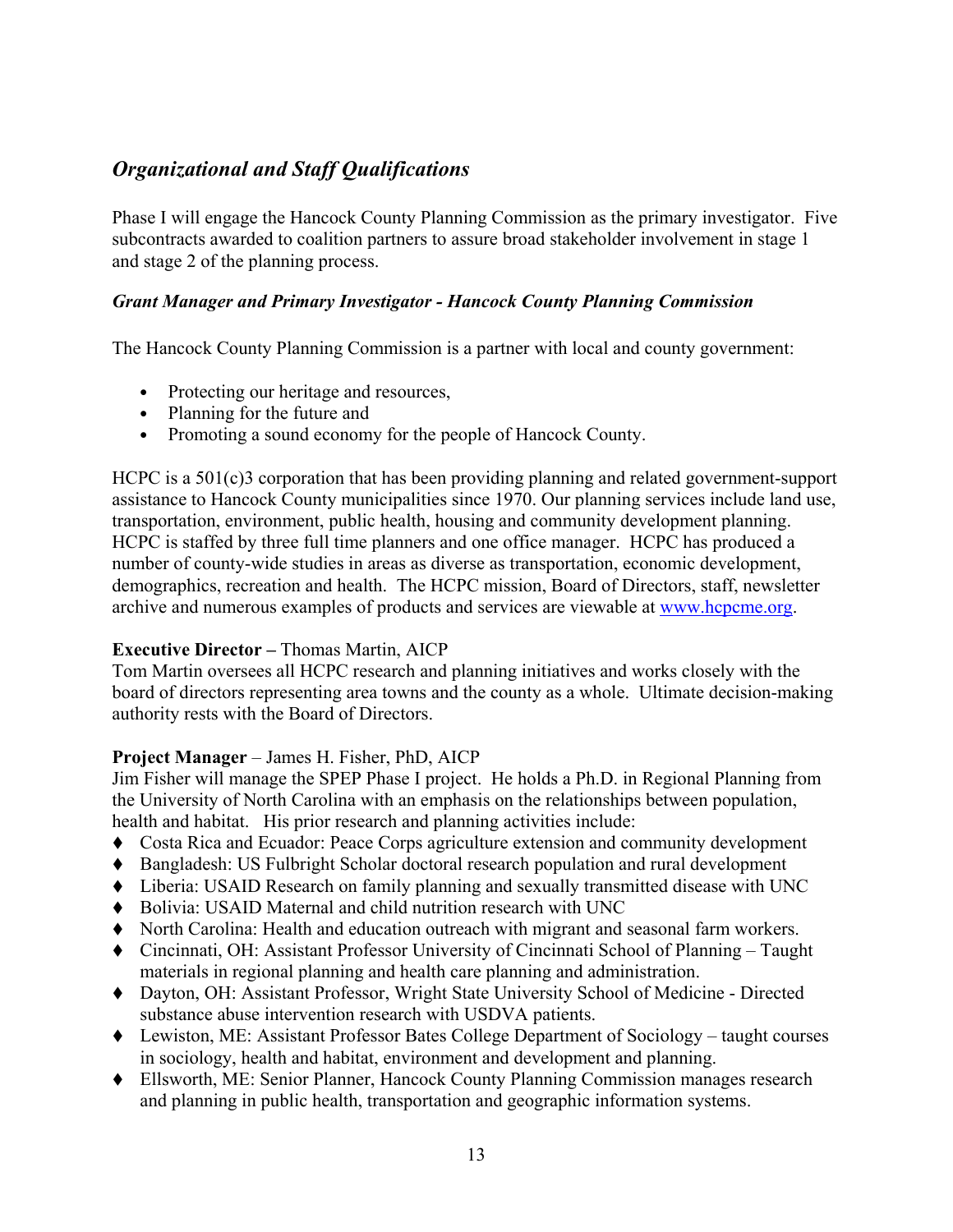Jim Fisher has numerous publications in health, substance abuse treatment, environmental planning and research methods. His health-related research in Maine includes community and regional health assessment, migrant farm worker health and safety, and health care access and quality. He hosts Common Health, a monthly radio broadcast on WERU. He maintains several community-based web sites, such as www.healthyhancock.org, www.hcpcme.org, and www.commonhealth.org.

### Subcontractors – Staffing Plan

Five subcontracts will be awarded to key community-based organizations to extend our planning efforts with stakeholders and the public.

- Bucksport Bay Healthy Communities
	- o Contact: Mary Jane Bush
	- o Title: Health Planning Director
	- o Activities: Outreach to stakeholders and public
	- o Information channeled through steering committee to Network for Youth Alcohol Prevention
- ◆ Healthy Acadia
	- o Contact: Doug Michael, MPH
	- o Title: Director
	- o Activities: Planning Team, Outreach to stakeholders and public
	- o Information channeled through steering committee to Network for Youth Alcohol Prevention
- Healthy Peninsula / Peninsula Area Team for Health
	- o Contact: Barbara Peppey, MSW / Linda Jaffe, BS
	- o Title: Director / PATH Coordinator
	- o Activities: Planning Team, Outreach to stakeholders and public
	- o Information channeled through steering committee to Network for Youth Alcohol Prevention
- Coastal Hancock / Union River Healthy Communities
	- o Contact: Helena Peterson, RN, MPH, CPHQ
	- o Title: Director
	- o Activities: Planning Team, Outreach to stakeholders and public
	- o Information channeled through steering committee to Network for Youth Alcohol Prevention
- Hancock County Sheriff's Department
	- o Contact: Bill Clark
	- o Title: Sheriff

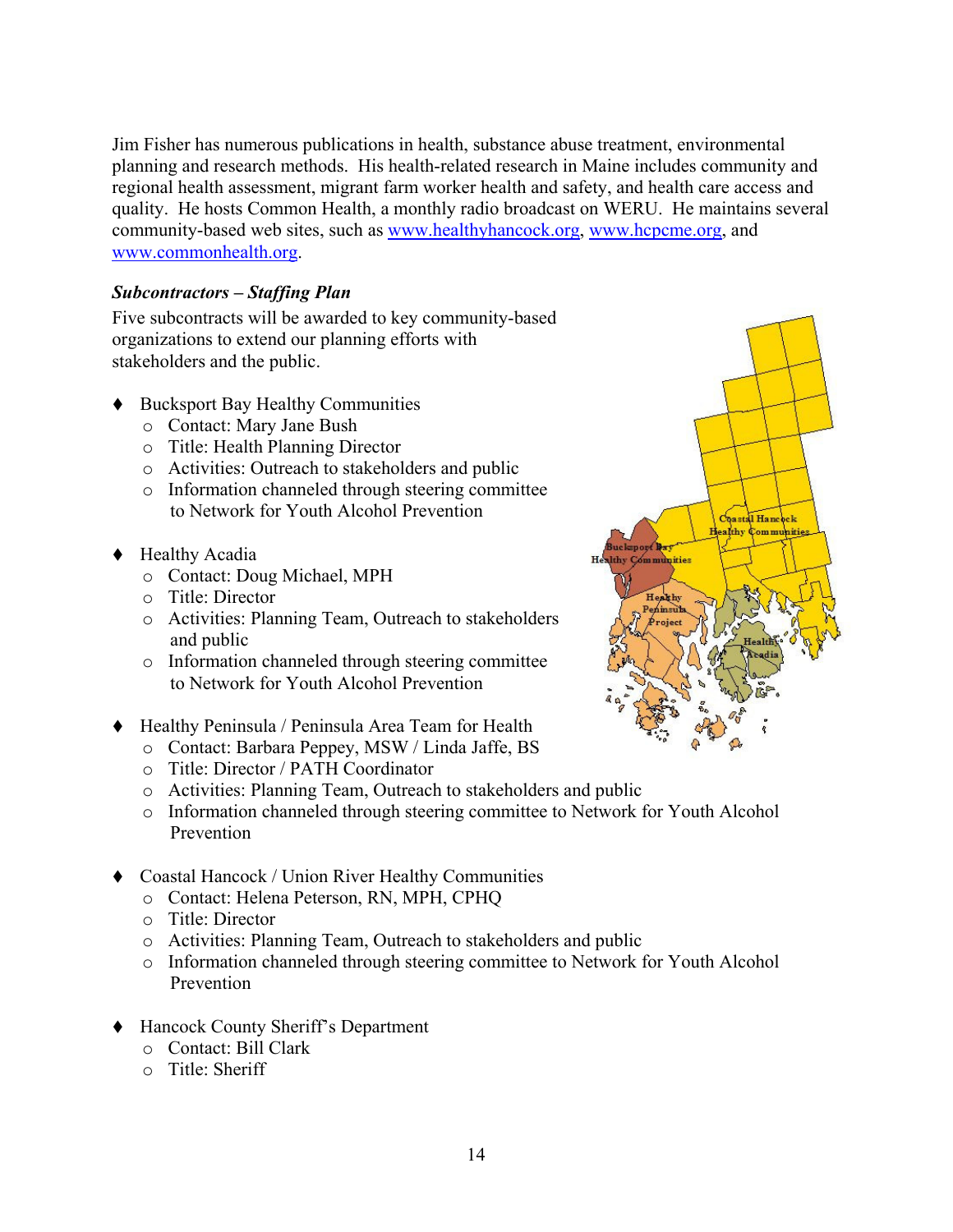- o Activities: Planning Team, Coordination with Youth Alcohol and Substance Abuse Task **Forces**
- o Information channeled through Youth Alcohol Task Force to Network for Youth Alcohol Prevention

Evidence of lead and partner capacity is demonstrated through our record of working collaboratively across the county with a major focus on "grassroots" efforts. Local coalitions have between 5 to 12 years' experience, drawing in over 500 community volunteers and the significant health and social service organizations serving our county. The HH partners have previous experience in administrating the following substance grant programs: ONE-ME Supercoalition, Universal Governance Study (UGS), and Essential Elements grants. Previous sections of this proposal support our organizational strengths.

### Budget Explanation – Phase I

The budget for Phase I reflects the leadership role to be taken by the Hancock County Planning Commission in developing the Strategic Prevention Plan. The HCPC has many years experience in a variety of planning fields including public health, land use, environment and transportation. The lead planner, Dr. James Fisher, has worked with Healthy Hancock since its inception and has an extensive background in environmental health planning and substance abuse intervention.

Each Phase I subcontractor will receive funding from the grant in order to assist in the planning effort, particularly for reaching out to coalition partners and stakeholders first for information and later for commitment to implementing the plan. A more detailed program budget is available upon request.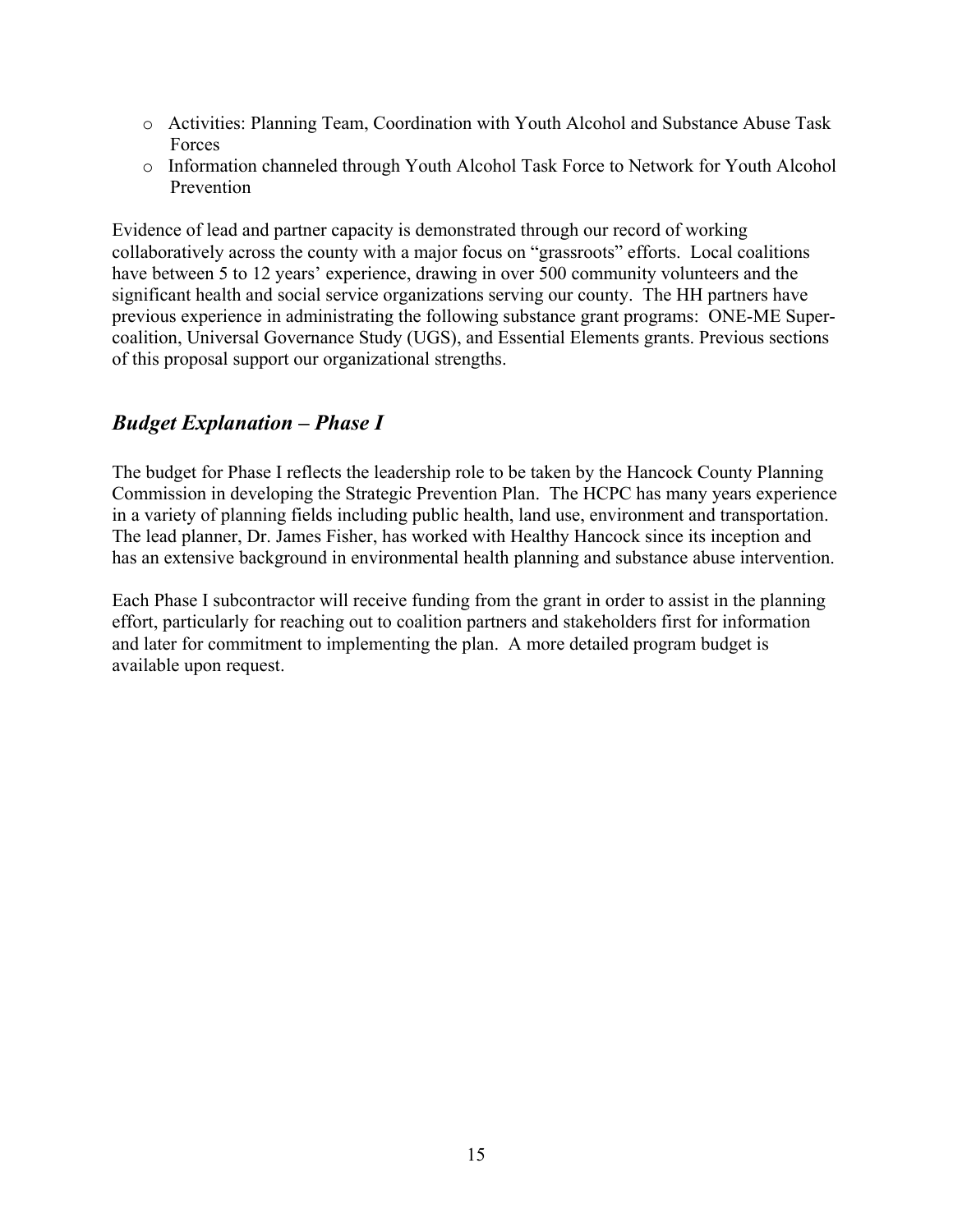# Proposal for Hancock County Strategic Planning and Environmental Programming For Substance Abuse Prevention (SPEP)

### Phase II: Implementing Environmental Approaches to Address Underage Drinking

### Executive Summary

Data on youth alcohol consumption in Maine indicate that environmental factors have a significant influence on individual behavior. The Maine Office of Substance Abuse has identified six environmental factors for innovative county-level programs between September, 2006 and June, 2007. Several members of Healthy Hancock, a coalition of organizations promoting community-based efforts to improve health in Hancock County and an emerging network for youth alcohol prevention (NYAP) have identified three environmental factors to be targeted under this project, 1) Enforcement and the perception of enforcement, 2) Ease of access to alcohol and the perception of ease of access to alcohol, and 3) Adult attitudes in the community, and the perception of adult attitudes in community.

The Healthy Hancock-NYAP Team will use a multifaceted environmental strategy to discourage underage drinking. Current initiatives in Hancock County include Communities Mobilizing for Change on Alcohol (CMCA) strategies, creating lasting family connections, enhanced law enforcement, community forums and more. The proposed mix of strategies will include building awareness of the health and legal consequences of engaging-in or facilitating underage drinking, encouraging healthier attitudes and healthier behaviors and working with law enforcement partners to clamp down on the illegal sales of alcohol to minors. This proposal extends several ongoing efforts in Hancock County and will build upon more than five years of effort to coordinate healthy communities programs at the county level. Concurrent implementation of SPEP phases I and II will provide our partners with the opportunity to put ideas into action quickly and use early results to determine viability of planned objectives. Having programs on the ground will also generate greater interest in the planning process.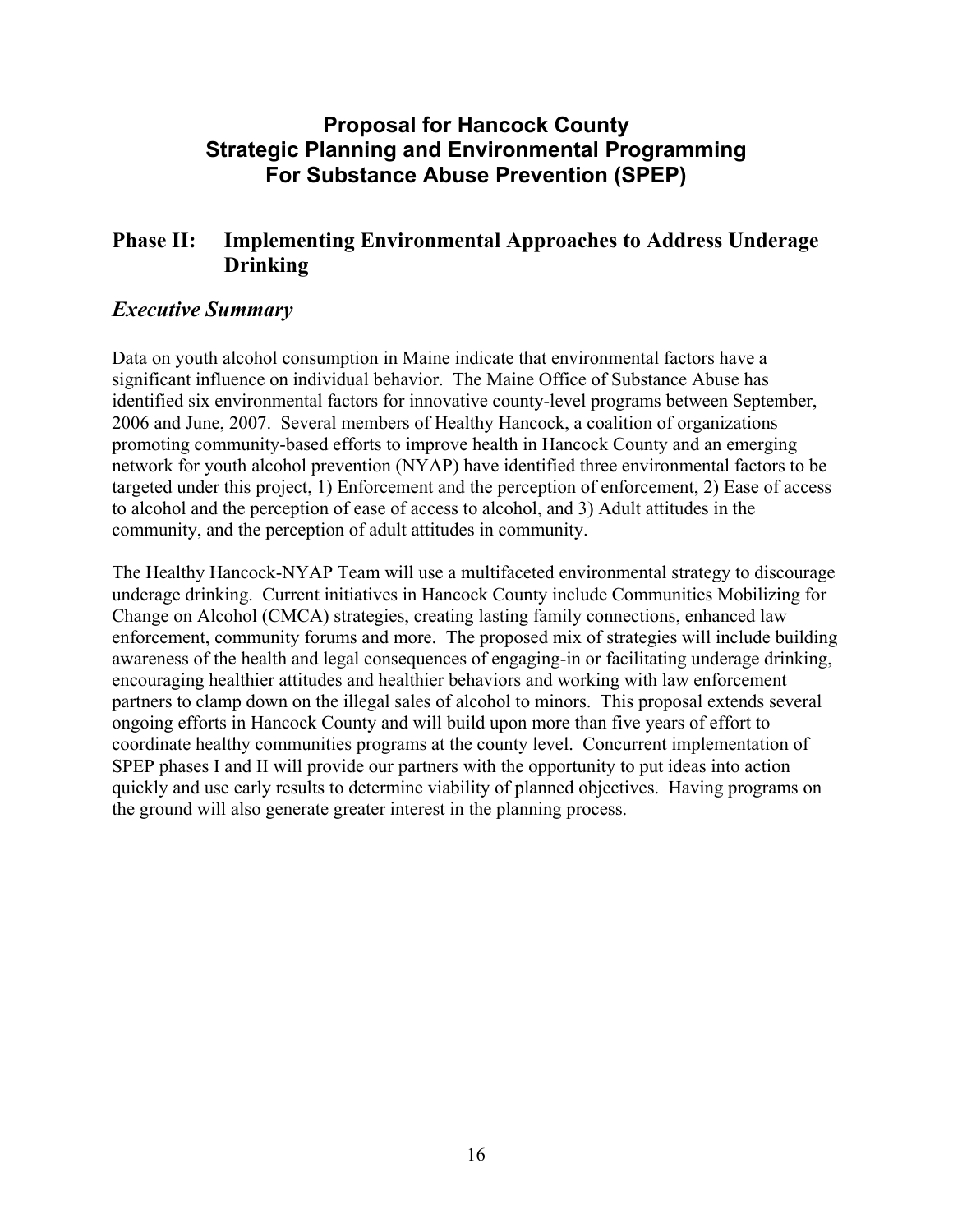### Hancock County Needs

#### Overview - The Case for a Coordinated Environmental Substance Abuse Intervention

Recent events in Hancock County highlight the ongoing need for substance abuse prevention and intervention. The arrest of more than 50 middle school and high school students in the first four months of 2006 for crimes related to underage drinking illustrates an ongoing concern with large parties at remote, rural locations and seasonally unused vacation homes. These parties are characterized by aggressive drinking by persons under the age of 21, driving under the influence of alcohol and adults furnishing alcohol to minors. The illegal provision of alcohol to persons under 21 was also highlighted by recent test-buying operation in Hancock County in which eight out of eight stores sold alcoholic beverages to persons under the legal age limit.

These events provide graphic evidence of disturbing levels of teen drinking revealed in more systematic studies like the Maine Youth Drug and Alcohol Use Survey (MYDAUS) and the Youth Risk Behavior Study (YRBS). 2004 MYDAUS data for Hancock County indicate that half of  $11<sup>th</sup>$  and  $12<sup>th</sup>$  grade students report drinking alcohol in the prior 30 days. Almost one third of  $11<sup>th</sup>$  and  $12<sup>th</sup>$  grade students report binge drinking during the prior two-week period. While less pronounced, self reports of drug use also indicate underlying problems. Fully half of all students in grades 9 to 12 responded that it was very easy to have access to marijuana.

In recognition of the scale of challenges faced in Hancock County, a number of efforts have been launched in recent years. These local and county-wide initiatives have attacked the problem

from several angles including a CMCA grant working with youth mentoring in the Big Brother/Big Sister program, creation of targeted law enforcement initiatives, evening programs for teens and retailer training programs to detect underage sale of alcohol. A more detailed list follows.

### Understanding Place - Hancock County

Hancock County is rural covering approximately 1,500 square miles in eastern Maine. With a yearround population of 51,791 in 2000, Hancock County has a relatively low population density of just 33 persons per square mile. However, recent data suggest that the population is growing at a rate more than double that of the state, adding approximately 1% every year. Population growth is driven by migration of persons into the county who are at or nearing retirement. The out-migration stream is dominated by persons graduating from high school and seeking higher education or job opportunities outside of the county. As such, population growth has

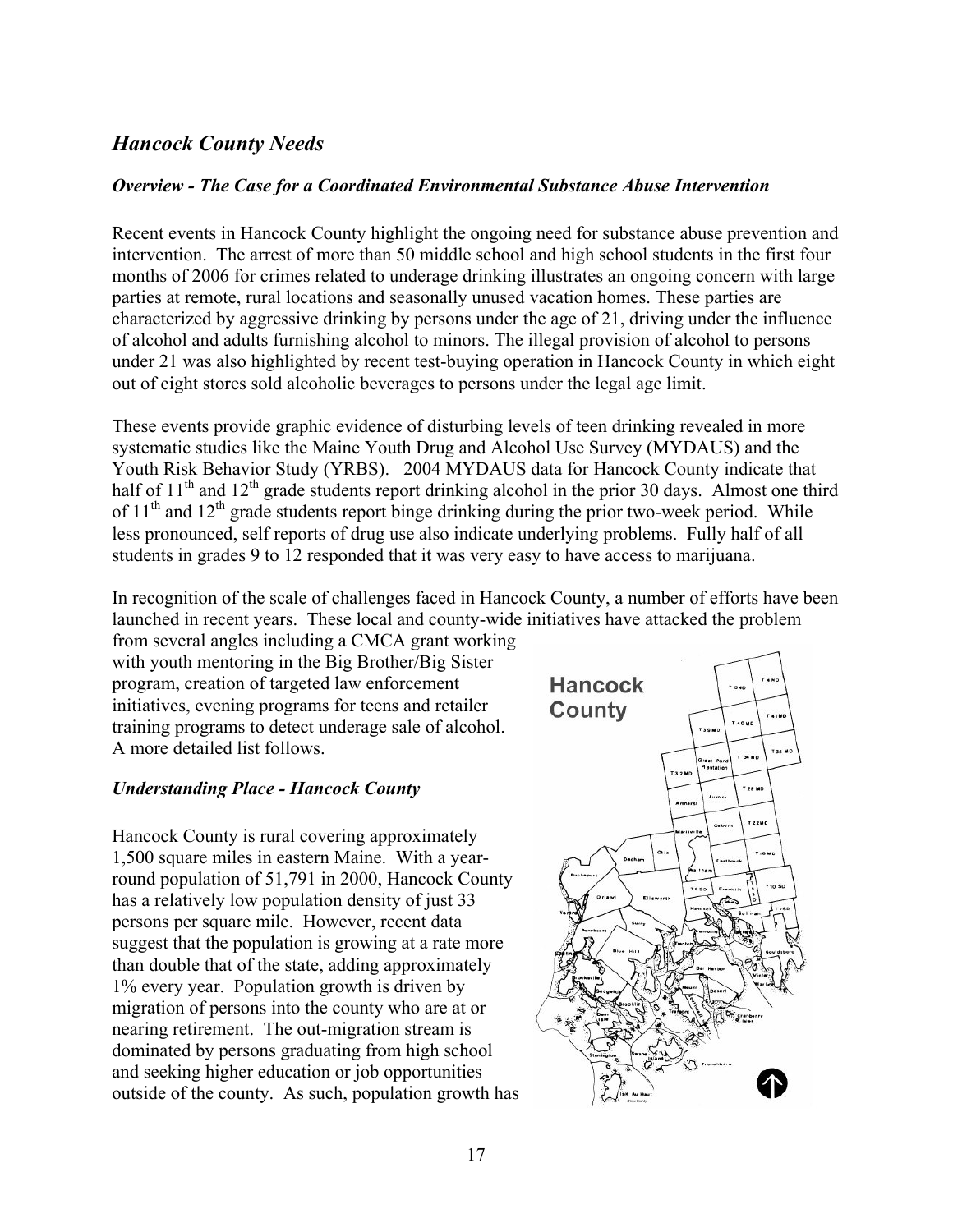been accompanied by a declining school age population and rising housing costs. Working class families with children find it increasingly difficult to live along coastal Hancock County, while rural interior towns are seeing relatively rapid growth of this demographic category.

The economics of place are important in determining Hancock County underage substance abuse patterns. In 2000 Hancock County had 23,273 housing units occupied year round and 10,672 seasonal housing units. With nearly  $1/3<sup>rd</sup>$  of all housing being seasonal, and most of these located along secluded lake and ocean front properties, the task of law enforcement in protecting seasonally vacant properties is particularly challenging.

Median household incomes have increased significantly in recent years. Characteristic of a growing retiree population, only 59 percent of income overall is derived from wages. Another 25 percent is derived from dividends, rent and interest and the remainder from transfer payments. In 2004, the Maine Department of Labor reported that the average annual wage in Hancock County was \$28,474. According to the Maine Center for Economic Policy, a two-person household required an annual salary of \$28,964 for a livable wage. In another words, the average salary is less than the livable wage, further stimulating movement of workers to the rural interior of Hancock County.

Hancock County has two large employers representing very different industries. The town of Bucksport is anchored by the International Paper Mill that employs approximately 900 workers. Bar Harbor is home to Jackson Laboratory, a high-tech genetic research and research animal production facility employing approximately 1,500 persons. Other large employers include Hancock County's Hospitals, school systems and retail chains. Most remaining employment in Hancock County is provided by small businesses and self-employment. Traditional occupations, such as logging, fishing, agriculture, pulp and paper processing are giving way to an expanding service sector, much of it highly seasonal, that serves the summer residents and tourists. Acadia National Park, located in Hancock County, is Maine's second largest attraction for tourists during a very busy summer season. The seasonal tourism industry creates high demand for workers between June and September. Unemployment rates normally double between October and May.

Long periods of seasonal unemployment, limited wage potential of many service sector jobs and the relatively limited availability of higher education within the county contribute to out migration of persons in their late teens and early twenties. One can speculate on the psychology of place for teenagers that recognize they will be moving away within a few years, and others who see limited employment and income prospects if they choose to enter the local workforce. The dynamics of seasonal work and unemployment are accompanied by community and family stress and a culture of drinking.

### Local Partners

The Organization Chart below illustrates the relationship between the well established Healthy Hancock Coalition and an evolving Network for Youth Alcohol Prevention. These two networks connect representatives from public, private and non-profit organizations. The work of these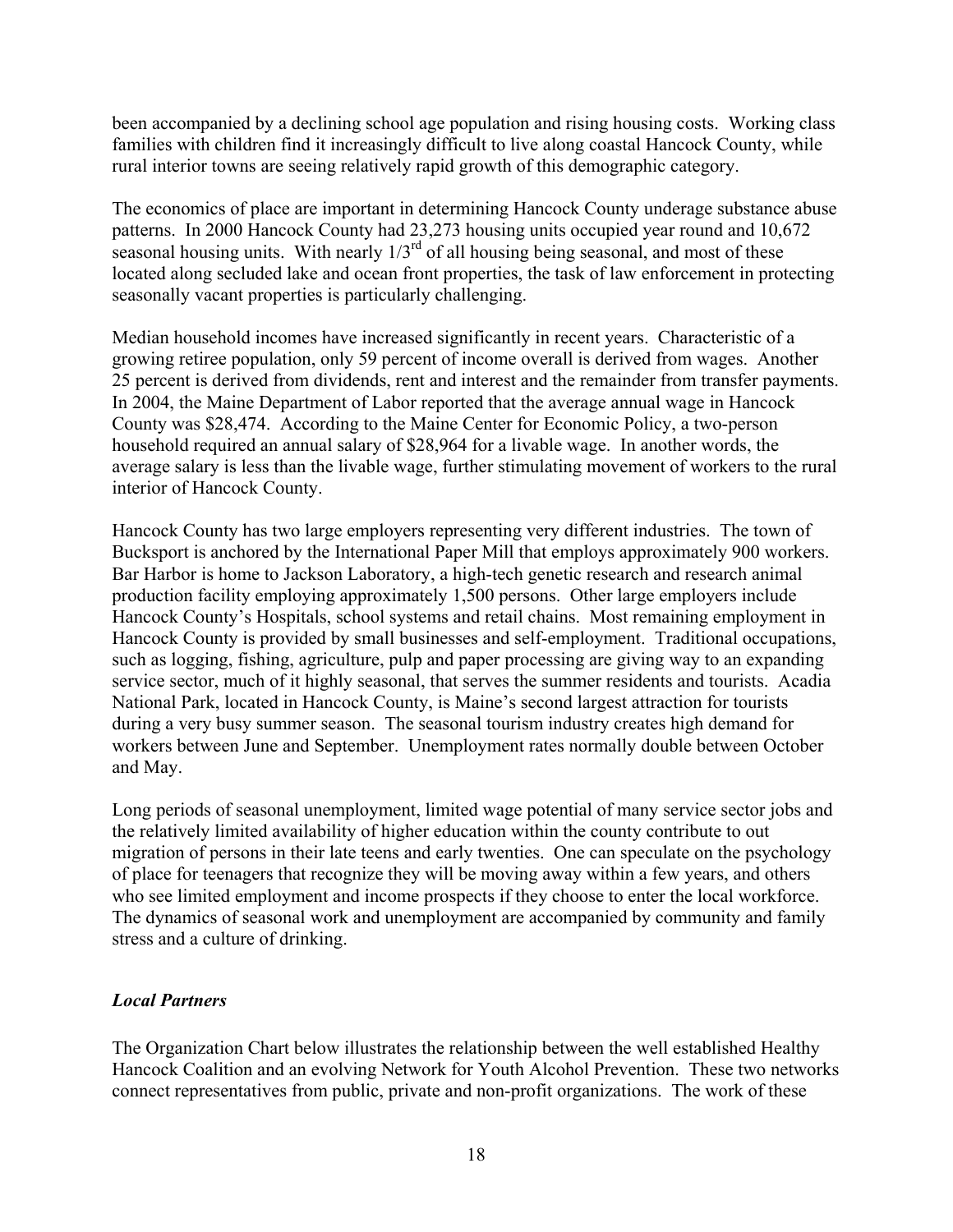organizations has been coordinated this year to produce several initiatives described below. The Community Sectors Chart, included as an appendix, provides greater detail about Hancock County initiatives.

These partners have expressed a readiness to organize and implement initiatives in Hancock County that address the three selected SPF-SIG goals. This partnership draws from several areas of interest within the county. Healthy Hancock, including Healthy Maine Partnerships, one Healthy Community Coalitions, a regional planning commission, University Cooperative extension, area hospitals and others have a track record working together to encourage environmental changes that improve health behavior.

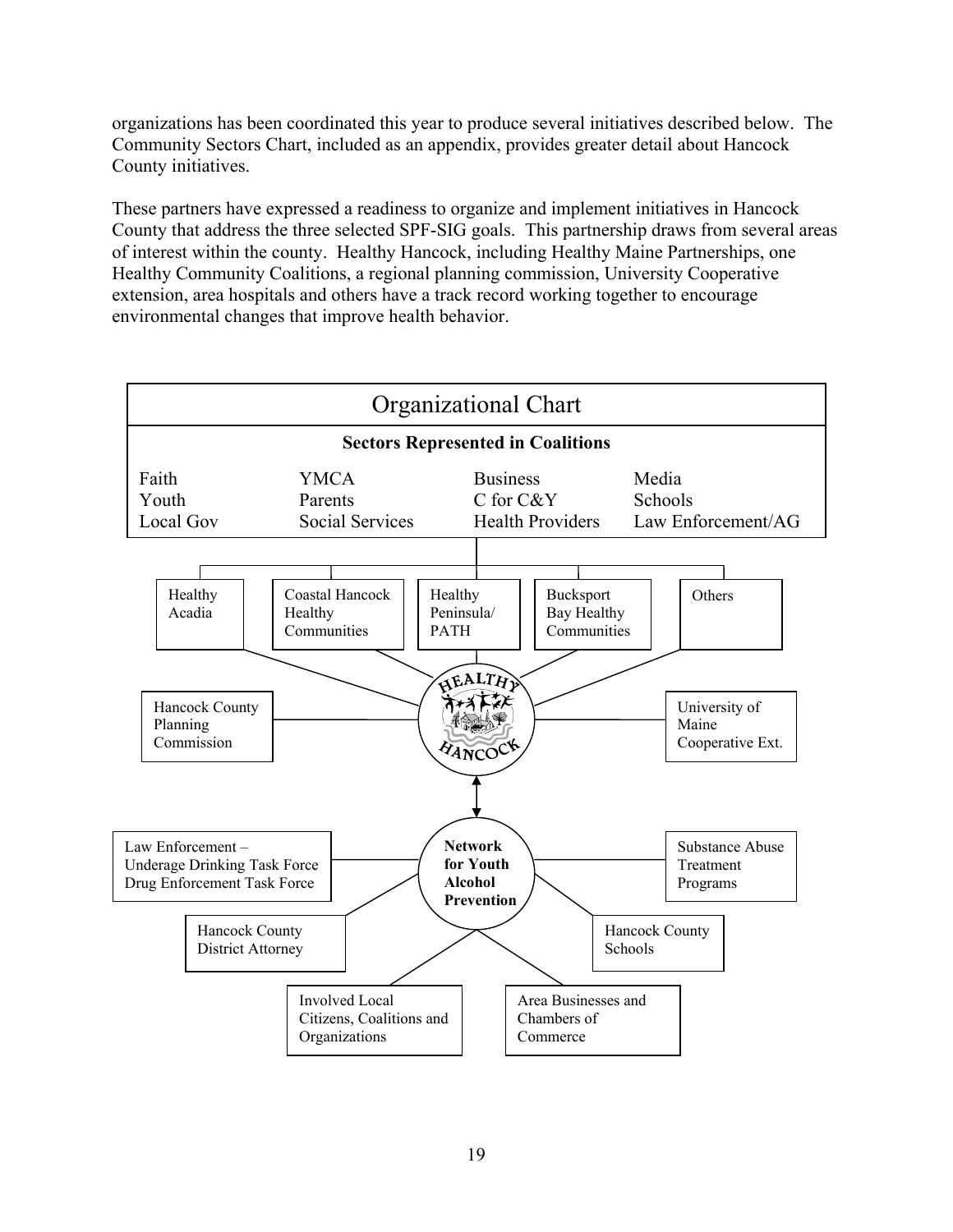### Current Prevention and Interdiction Programs in Hancock County

Community concerns about trends in substance abuse, school performance and drop out rates have led to the creation of several intervention programs. Hancock County intervention programs include substance abuse education, public awareness campaigns, hospitality and cashier training and local, county and police actions. Detailed information about Phase II partners follows, but this list of activities includes many of them. They include members of Healthy Hancock, the Office of the Hancock County Sheriff, the Hancock County District Attorney, schools located throughout the county and other participating organizations.

### Education

Substance abuse education, long the domain of health education classes, is being extended to serve the larger student body through integration with other course materials including science and social science classes. Hancock County's seven high schools are continually improving curricula with support from the Maine Department of Education and local health and law enforcement agencies. Examples include:

- $\blacklozenge$  Every Fifteen Minutes a high impact awareness program for driving under the influence. Sponsored locations include George Stevens Academy, Ellsworth High School and Deer Isle High School.
- Social Norms Marketing a program to provide students with positive reinforcement for abstinence from alcohol and drugs and for participation in alternative activities. Sponsored at George Stevens Academy, Ellsworth High School and Maine Maritime Academy by Healthy Peninsula/PATH and Union River Healthy Communities.
- Creating Lasting Family Connections offers parents and care givers assistance in raising a child successfully through the teenage years and young adults in communicating feelings in a positive way. Sponsored at Mount Desert Island High School by Healthy Acadia.
- $\blacklozenge$  Service Learning Providing students with incentives to work in the community after school. Supported by Healthy Acadia at Connors Emerson Elementary School. This is also offered at Sumner High School.
- Life Skills Training implemented in multiple school systems for middle school.
- ◆ Leadership & Resiliency Program at Bucksport High School in affiliation with Bucksport Bay Healthy Communities.
- Challenging Choices an after school challenge program for teens, through the Bucksport Recreation Department.

#### Public Awareness, Attitudes and Practices

Building public awareness about underage drinking, particularly gaining support from county adults is a critical piece of prevention programs. Many of these efforts have been led by the Healthy Maine Partners and Healthy Community Coalitions. Several initiatives have been launched in Hancock County to this end: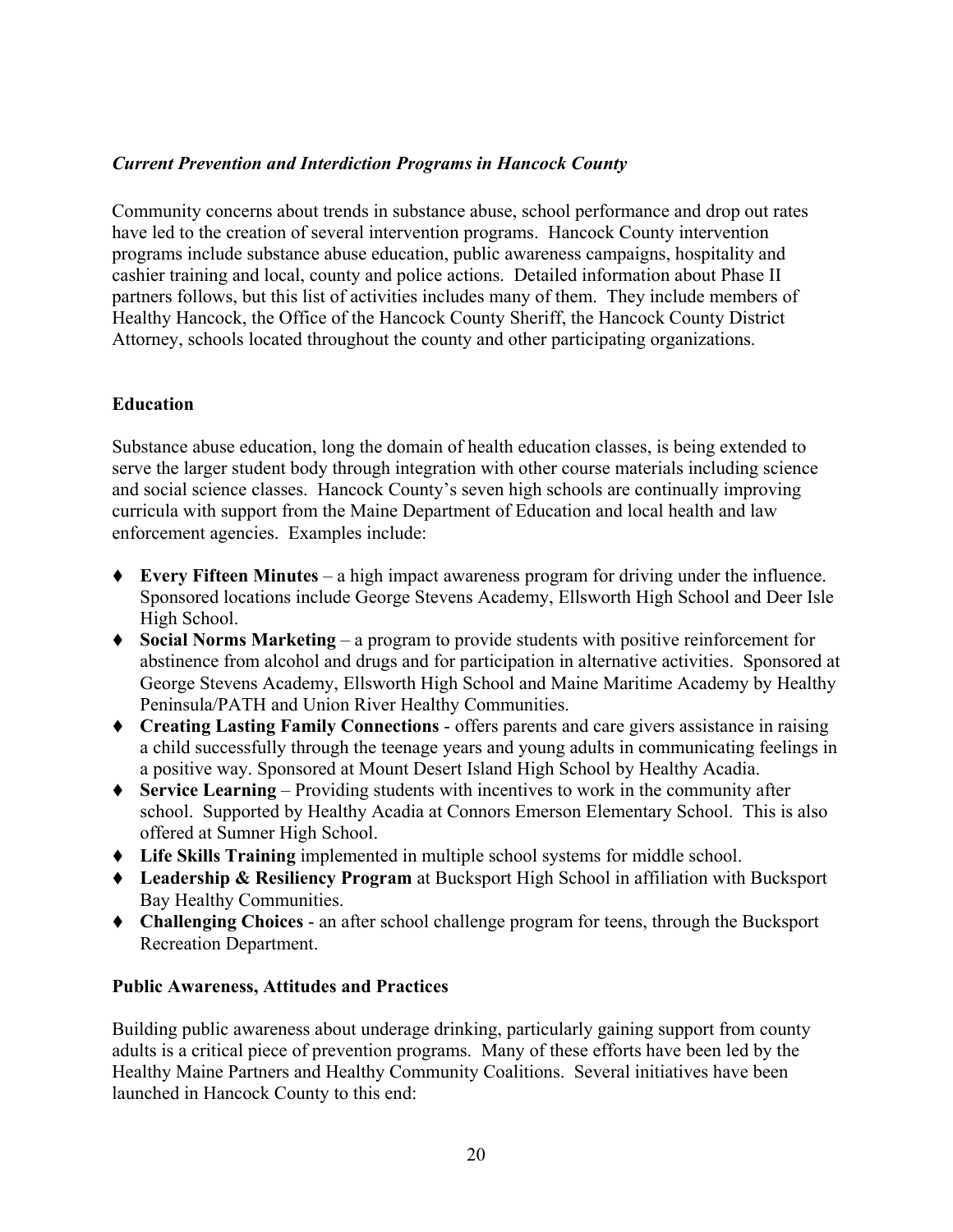- Sticker Shock Students placed public awareness stickers on alcoholic beverage containers in local retail shops. Sponsored in Bucksport, Ellsworth, Schoodic area and Blue Hill Peninsula through youth groups.
- Alcohol Awareness Day December 2005 Youth at Sumner High School worked with the Sheriff's Underage Drinking Task Force, Open Door Recovery Center and school staff to promote Alcohol Awareness Day in December 2005.
- Hancock Summit on Underage Drinking Held April 27, 2006 organized and sponsored by Healthy Hancock. Speakers included Dr. David Craig, Attorney General Steven Rowe and Deputy Sheriff Jason Lepper.
- Community Dialogues Evening community forums held in Ellsworth and Blue Hill sponsored by Union River Healthy Communities and Healthy Peninsula/PATH.
- Common Health a monthly radio talk show hosted by HCPC on public health issues. The May, 2006 program focused on underage substance abuse with Attorney General Steve Rowe and partnership staff.
- ◆ Bucksport Substance Abuse Task Force Task force overseeing One ME prevention programs, raising public awareness and advocating for policies and law enforcement.

### Interdiction and Enforcement

The third plank in the Hancock County response to underage drinking has been led by the law enforcement community with support from Healthy Community Coalitions, Healthy Maine Partners, Schools and other local programs. Many of these programs fall under the science based model of Communities Mobilizing for Change on Alcohol. Planning in Phase I and programs proposed in the Phase II

Programs include:

- Substance Abuse Task Force formed in 2003 by the County sheriff, local law enforcement and the Office of the District Attorney to create a system for responding to substance abuse issues. Initiated in October, 2003 and funded by the Hancock County Commissioners and external grants. Active throughout Hancock County.
- Diversion Program (2004-2006) Coastal Hancock Healthy Communities and Healthy Peninsula worked with the Hancock County District Attorney's office to develop a juvenile tobacco diversion program.
- Compliance Checks (2002-2006) Organized by the Sheriff's Underage Drinking Task Force – local and county law enforcement conducted compliance checks with all retailers selling alcohol and tobacco products. Also implemented by Bucksport Police Department.

### Counseling and Treatment

Prevention programs must recognize available services including more aggressive intervention for youth presenting with substance abuse problems. Healthy Hancock partners have established relationships with local treatment providers including: Open Door Recovery, Kid's Peace, Outpatient Adolescent Alcohol Program, MDI Behavioral Health Center, local chapters with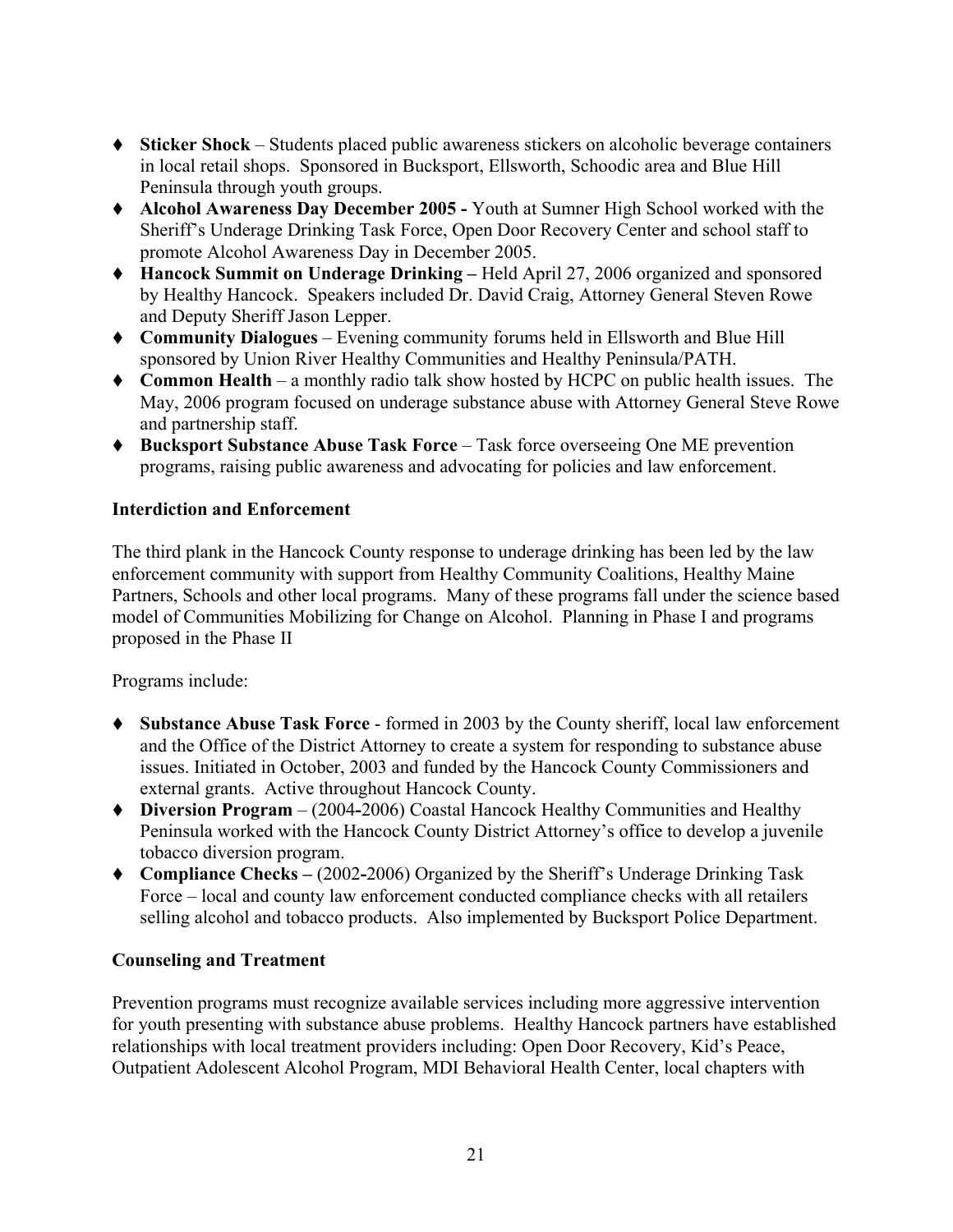ALANON, local substance abuse counselors, and school-based substance abuse counseling.

# Rationale: Description of the Environmental Approaches

### Identifying Opportunities for Environmental Change

The 2000 Report of the Maine Underage Drinking Task Force outlines recommendations in retail access, social access, college access and consistency of enforcement. Hancock County organizations have made progress on several of these recommendations and are poised to do more. The breadth of substance abuse programs in Hancock County provides a rich environment for SPEP Phase II activities. For instance:

- The Office of the Hancock County Sheriff and Substance Abuse Task Force are anxious to increase outreach activities to high schools and community organizations. Added funding will permit them to put more time into educating school staff, faculty and students about the legal and health consequences of underage drinking. Innovative strategies to engage students in learning depend upon adequate support for creating and imparting curriculum.
- The Office of the County Sheriff, Bucksport Police Department and Ellsworth Police Department have recently adopted Maine's Model Policy on Underage Drinking Enforcement that outlines how officers will work to prevent underage drinking, provision of places to drink or alcohol to minors and procedures for managing violations.
- A collaboration of Healthy Maine Partners and the District Attorney has resulted in a tobacco diversion program for youth caught smoking tobacco. This program can serve as a model for creating a more effective response for you alcohol involvement as well.
- Healthy Hancock members are working with local schools to place stickers on alcoholic beverage containers to remind buyers and cashiers that it is a crime to sell or provide alcohol to persons under the age of 21. This "sticker shock" program can be extended to more retail establishments with a larger number of students participating.

Law enforcement-based programs through the County Sheriff and State Police have been applied across Hancock County. Service centers that have local police departments are involved in the Hancock County Underage Drinking Task Force and are working within their jurisdictions as well as signing inter-local collaborative agreements.

Healthy Hancock is actively supporting research, advocacy and educational programs with schools and community organizations. Many of Healthy Hancock partner's education and outreach initiatives in the last five years have been targeted within HMP/HCC service areas or multi-town clusters, such as the Mount Desert Island League of Towns, or the Bucksport Bay Healthy Communities. Countywide bimonthly meetings have enabled partners to share their experiences and learn from innovative efforts in other parts of the county. Some initiatives have been coordinated countywide such as the recent Underage Drinking Summit and past efforts in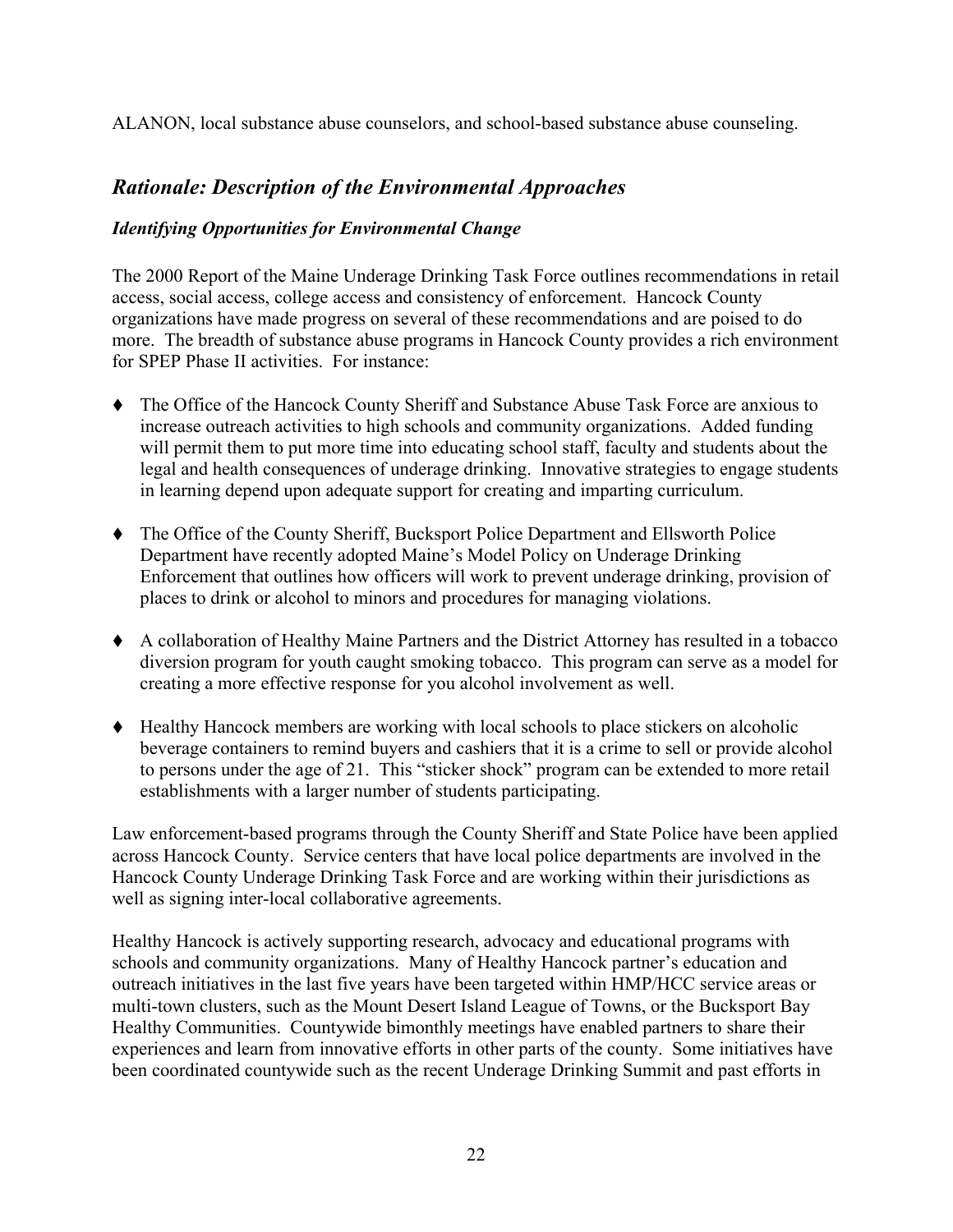assessing county needs, measuring indicators of progress, working to improve physical activity, diet and tobacco prevention.

### Hancock County Proposed Environmental Strategies

Hancock County has a problem with underage substance abuse, particularly underage drinking. Arrest data and survey results indicated that we have serious challenges with respect to provision by adults of places to drink and alcohol and with respect to teen attitudes about the acceptability of aggressive drinking.

Members of Healthy Hancock, a coalition of organizations promoting community-based efforts to improve health in Hancock County and an emerging network for youth alcohol prevention (NYAP) have identified three environmental factors to be targeted under this project:

- 1) Enforcement and the perception of enforcement,
- 2) Ease of access to alcohol and the perception of ease of access to alcohol, and

3) Adult attitudes in the community, and the perception of adult attitudes in community.

The combination of these three strategies which follow the Communities Mobilizing for Change on Alcohol (CMCA), casts a broad net for the program.

- Participating agencies will engage young people, adults and merchants.
- Young people and their parents will be more aware of laws and the risks of illegal activities.
- Merchants will be strongly encouraged improve ID checking protocol.
- Changing adult attitudes, including parents, can reduce enabling behavior such as provision to minors.

Our rationale for selecting these three factors

- A solid foundation in CMCA
- Proven efficacy of CMCA to curb access and change adult attitudes
- Strengthen collaboration with law enforcement to curb access to alcohol

### Proposed Plan for Implementing an Environmental Approach

The Environmental Strategy Matrix (Paul Florin, URI) provided in the SPEP RFP recommends activities in three domains: Media, Policy Change and Enforcement/Compliance. Healthy Hancock and partners in the emerging Network for Youth Alcohol Prevention have engaged in all three strategic domains, and add to this list of environmental activities a number of indirect environmental programs providing young people with alternative activities, support groups and social outlets.

Strategies that will be emphasized during Phase II include:

Enforcement/Compliance

- Continue proactive work with retailers for ID checks
- Extend sticker-shock campaign county-wide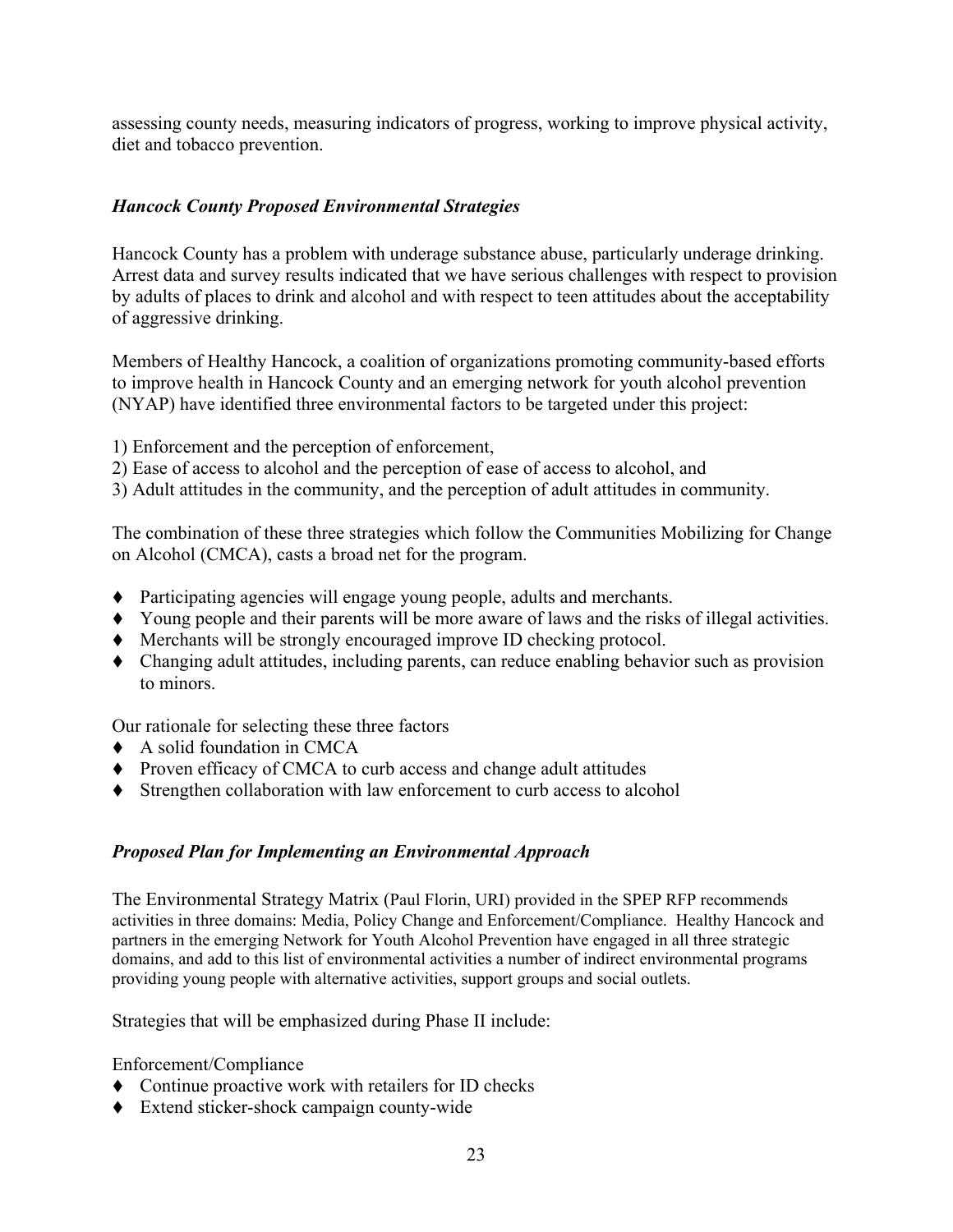- Enhancing police surveillance capacity
- Implement newly adopted underage drinking procedures
- Encourage retailers to enhance surveillance capacity to prevent theft including enhanced capping systems
- ◆ Server training for bars and restaurants

### Policy Change

- Encourage adoption of underage drinking procedures by local police units
- Encourage towns to adopt strict alcohol distribution policies for public events
- Encourage towns to review of alcohol violations liquor license applications and renewals
- Enhance curriculum in middle and high schools, including substance abuse content in science, social science and health classes.
- Encourage non-punitive alternatives to school suspension

### Media

- Engage the press to build awareness of NYAP/Healthy Hancock activities to prevent underage drinking
- Engage the press to build awareness of local social norms data vis-à-vis teen substance abuse
- Enhance Healthy Hancock website to include more information and resource links on underage drinking

Healthy Alternatives

- Support efforts to create chemical-free after-school and evening programs for area youth through schools and local governments
- Encourage faculty and student leaders to sponsor alternative activities
- Training teacher in Creating Lasting Family Connections Curriculum

### Phase II Work Plan

| <b>Intervening Factor Addressed:</b> Enforcement and the perception of enforcement |                                                            |                    |                                                            |                                         |  |
|------------------------------------------------------------------------------------|------------------------------------------------------------|--------------------|------------------------------------------------------------|-----------------------------------------|--|
| <b>Activity/Task</b>                                                               | <b>Action Steps</b>                                        | Timeframe          | <b>Who Is Responsible?</b>                                 | With whom<br>will you<br>coordinate?    |  |
| Enforcement /<br>Compliance                                                        | Continue proactive work<br>with retailers for ID<br>checks | October -<br>June  | County Sheriff,<br><b>HMP/HCC Partners</b>                 | Retail<br>owners, AG                    |  |
| Enforcement /<br>Compliance                                                        | Extend sticker-shock<br>campaign county-wide               | $October -$<br>May | <b>HMP/HCC Partners</b>                                    | Retail<br>owners and<br>schools         |  |
| Enforcement /<br>Compliance                                                        | Enhancing police<br>surveillance capacity                  | October -<br>June  | <b>Underage Drinking</b><br><b>Task Force</b>              | Law<br>Enforcement                      |  |
| Enforcement /<br>Compliance                                                        | Implement newly adopted<br>underage drinking policies      | October -<br>June  | <b>Underage Drinking</b><br>Task Force, Law<br>Enforcement | Local law<br>enforcement<br>departments |  |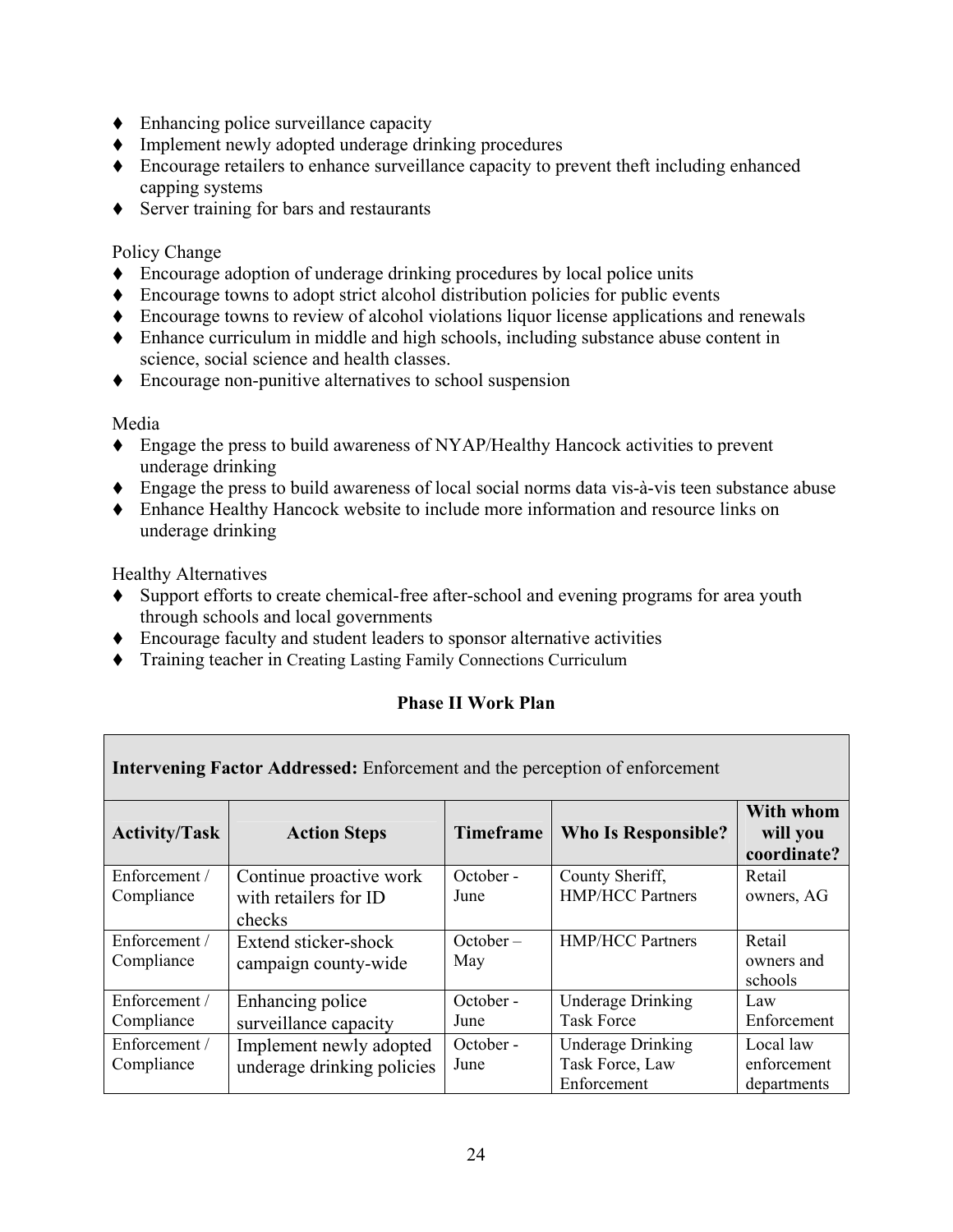| to alcohol                  |                                                                                                                                             |                        |                                                |                                       |
|-----------------------------|---------------------------------------------------------------------------------------------------------------------------------------------|------------------------|------------------------------------------------|---------------------------------------|
| <b>Activity/Task</b>        | <b>Action Steps</b>                                                                                                                         | <b>Timeframe</b>       | Who Is<br><b>Responsible?</b>                  | With whom<br>will you<br>coordinate?  |
| Enforcement /<br>Compliance | Encourage retailers to<br>enhance surveillance<br>capacity to prevent theft<br>including enhanced<br>capping systems                        | January-<br>June       | Network for Youth<br><b>Alcohol Prevention</b> | Retail owners                         |
| Enforcement /<br>Compliance | County Sheriff and local<br>police conduct<br>compliance checks at<br>local retailers                                                       | January -<br>June      | <b>Underage Drinking</b><br><b>Task Force</b>  | Law<br>Enforcement                    |
| Enforcement /<br>Compliance | Facilitate server training<br>for bars and restaurants                                                                                      | May, June              | Network for Youth<br><b>Alcohol Prevention</b> | Bars and<br>Restaurants               |
| <b>Public Policy</b>        | Encourage adoption of<br>underage drinking<br>procedures by local police<br>units                                                           | September-<br>November | <b>Underage Drinking</b><br><b>Task Force</b>  | Law<br>Enforcement                    |
| <b>Public Policy</b>        | Encourage towns to adopt<br>strict alcohol distribution<br>policies for public events                                                       | December-<br>June      | Hancock County<br><b>Planning Commission</b>   | Healthy<br>Hancock,<br>Municipalities |
| <b>Public Policy</b>        | Encourage towns to<br>review alcohol violations<br>when considering liquor<br>license applications and<br>renewals                          | December-<br>June      | <b>Hancock County</b><br>Planning Commission   | Healthy<br>Hancock,<br>Municipalities |
| <b>Public Policy</b>        | Enhance curriculum in<br>middle and high schools,<br>including substance abuse<br>content in science, social<br>science and health classes. | January -<br>June      | <b>HMP/HCC Partners</b>                        | Schools                               |
| <b>Public Policy</b>        | Encourage non-punitive<br>alternatives to school<br>suspension                                                                              | October -<br>November  | <b>HMP/HCC Partners</b>                        | Schools                               |

Intervening Factor Addressed: Ease of access to alcohol and the perception of ease of access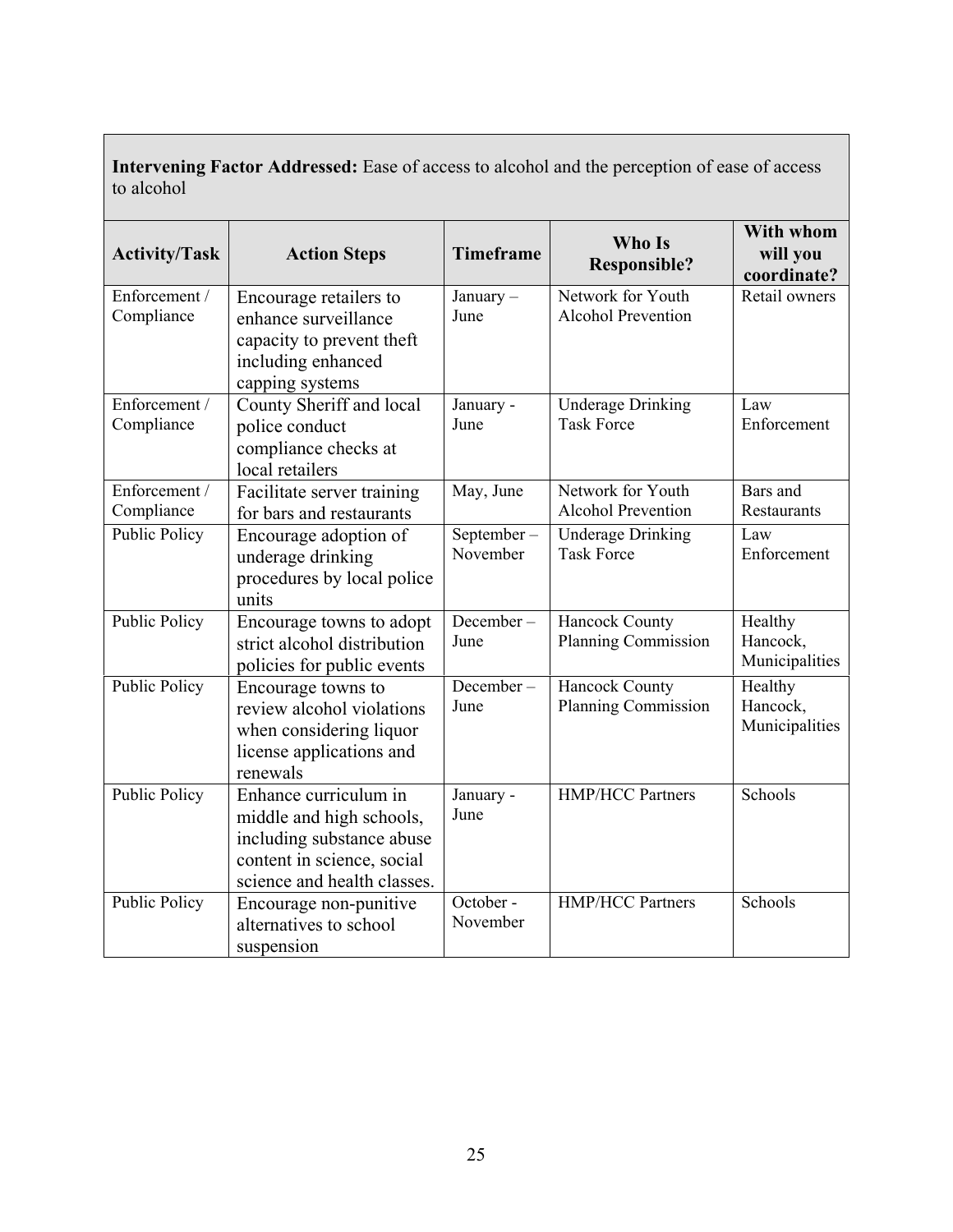| attitudes in community.        |                                                                                                                        |                                |                                                                   |                                             |  |
|--------------------------------|------------------------------------------------------------------------------------------------------------------------|--------------------------------|-------------------------------------------------------------------|---------------------------------------------|--|
| <b>Activity/Task</b>           | <b>Action Steps</b>                                                                                                    | <b>Timeframe</b>               | Who Is<br><b>Responsible?</b>                                     | <b>With whom</b><br>will you<br>coordinate? |  |
| Media                          | Engage the press to build<br>awareness of<br>NYAP/Healthy Hancock<br>activities to prevent<br>underage drinking        | December,<br>May, June         | Hancock County<br><b>Planning Commission</b>                      | Healthy<br>Hancock                          |  |
| Media                          | Engage the press to build<br>awareness of local social<br>norms data about teen<br>substance abuse                     | September-<br>May              | <b>HMP/HCC Partners</b>                                           | Healthy<br>Hancock                          |  |
| Media                          | <b>Enhance Healthy</b><br>Hancock website to<br>include more information<br>and resource links on<br>underage drinking | September,<br>December,<br>May | <b>Hancock County</b><br><b>Planning Commission</b>               | Healthy<br>Hancock                          |  |
| Media                          | Broadcast live radio call-<br>in programs on underage<br>drinking                                                      | September,<br>May              | Hancock County<br><b>Planning Commission</b>                      | WERU,<br>HMP/HCC                            |  |
| Enforcement/<br>Compliance     | Present underage drinking<br>"road show" to adult<br>groups, including PTO's,<br>Churches, Civic<br>Organizations      | January -<br>June              | HMP/HCC Partners,<br><b>Hancock County</b><br>Planning Commission | Civic<br>Organizations,<br>PTO,<br>Churches |  |
| Healthy<br><b>Alternatives</b> | <b>Creating Lasting Family</b><br><b>Connections Training</b>                                                          | November-<br>March             | Healthy Acadia                                                    | Healthy<br>Hancock                          |  |
| Healthy<br><b>Alternatives</b> | <b>Safe Homes</b>                                                                                                      | November-<br>March             | PATH and<br>collaborating<br>HMP/HCCs                             | Healthy<br>Hancock                          |  |

Intervening Factor Addressed: Adult attitudes in the community, and the perception of adult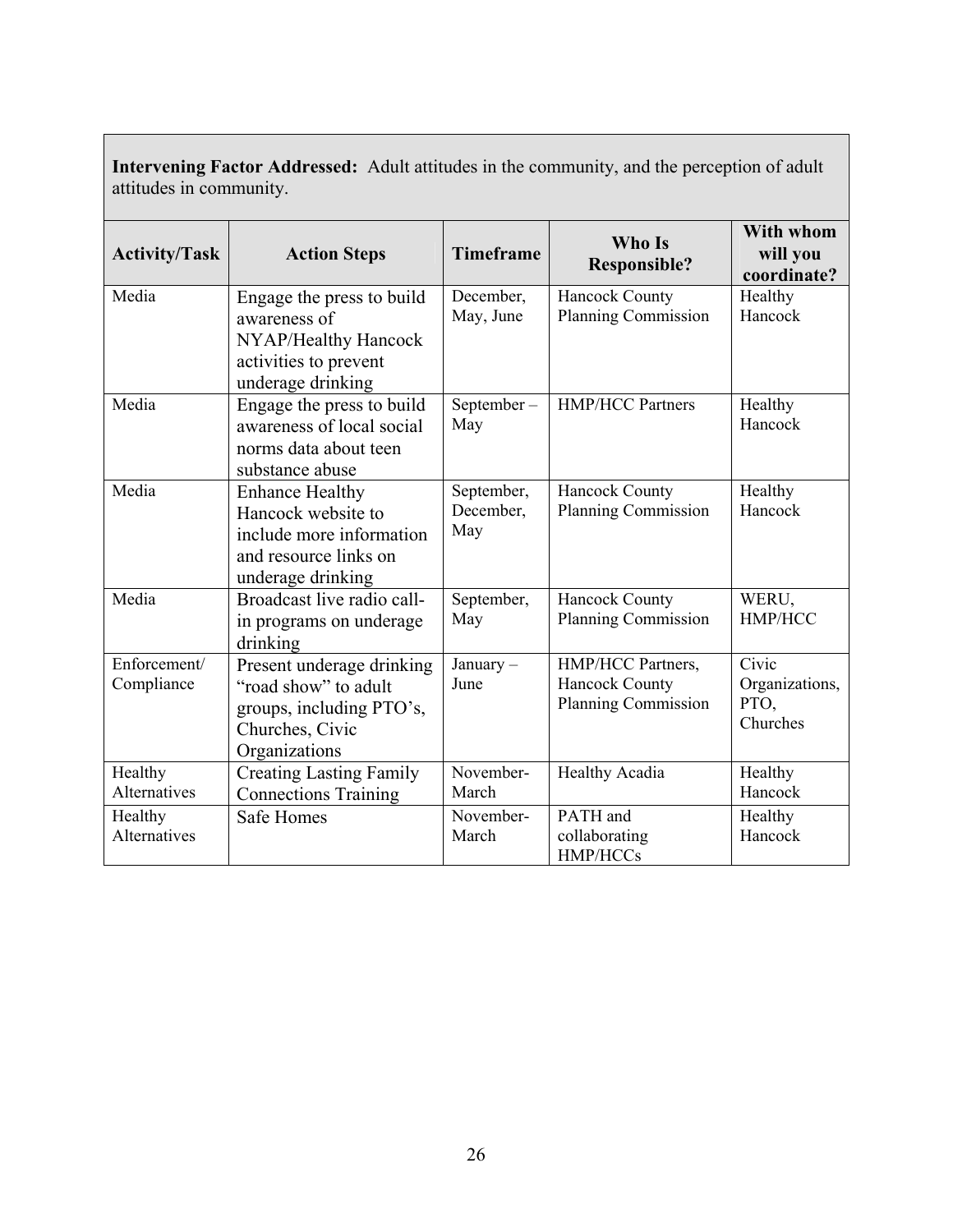# Organizational and Staff Qualifications

Phase II will engage the Hancock County Planning Commission as the primary investigator. Five subcontracts awarded to coalition partners to assure broad stakeholder involvement in identifying in stage 1 and stage 2 of the planning process.

### Grant Manager - Hancock County Planning Commission

The Hancock County Planning Commission is a partner with local and county government:

- Protecting our heritage and resources,
- Planning for the future and
- Promoting a sound economy for the people of Hancock County.

HCPC is a 501(c)3 corporation that has been providing planning and related government-support assistance to Hancock County municipalities since 1970. Our planning services include land use, transportation, environment, public health, housing and community development planning. HCPC is staffed by three full time planners and one office manager. HCPC has produced a number of county-wide studies in areas as diverse as transportation, economic development, demographics, recreation and health. The HCPC mission, Board of Directors, staff, newsletter archive and numerous examples of products and services are viewable at www.hcpcme.org.

### Executive Director – Thomas Martin, AICP

Tom Martin oversees all HCPC research and planning initiatives and works closely with the board of directors representing area towns and the county as a whole. Ultimate decision-making authority rests with the Board of Directors.

### Project Manager – James H. Fisher, PhD, AICP

Jim Fisher will manage the SPEP Phase II project, though his direct involvement will be limited to convening project leaders and conducting program evaluations. He holds a Ph.D. in Regional Planning from the University of North Carolina with an emphasis on the relationships between population, health and habitat. His prior research and planning activities include:

- Costa Rica and Ecuador: Peace Corps agriculture extension and community development
- Bangladesh: US Fulbright Scholar doctoral research population and rural development
- Liberia: USAID Research on family planning and sexually transmitted disease with UNC
- Bolivia: USAID Maternal and child nutrition research with UNC
- North Carolina: Health and education outreach with migrant and seasonal farm workers.
- Cincinnati, OH: Assistant Professor University of Cincinnati School of Planning Taught materials in regional planning and health care planning and administration.
- Dayton, OH: Assistant Professor, Wright State University School of Medicine Directed substance abuse intervention research with USDVA patients.
- Lewiston, ME: Assistant Professor Bates College Department of Sociology taught courses pin sociology, health and habitat, environment and development and planning.
- Ellsworth, ME: Senior Planner, Hancock County Planning Commission manages research and planning in public health, transportation and geographic information systems.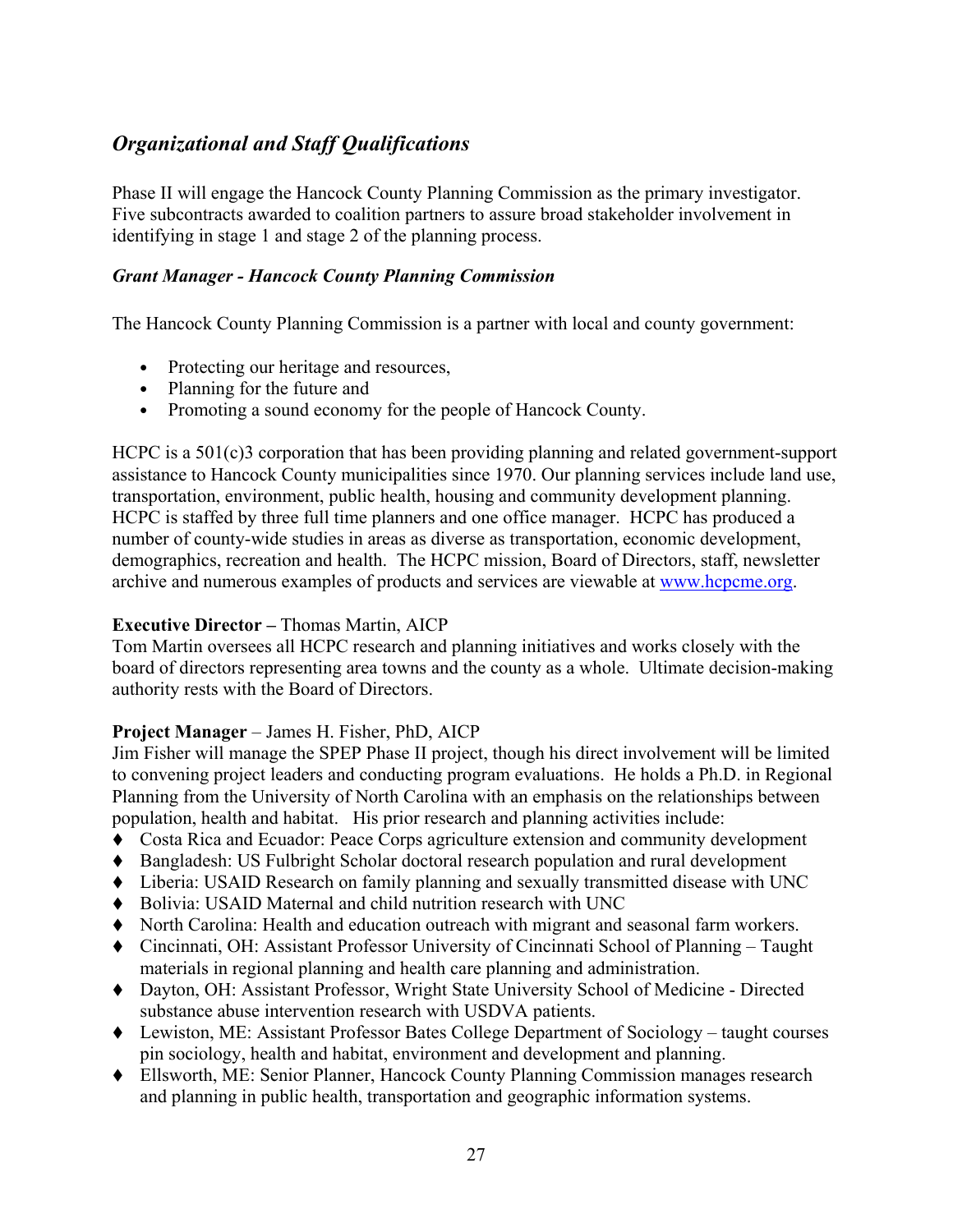Jim Fisher has numerous publications in health, substance abuse treatment, environmental planning and research methods. His health-related research in Maine includes community and regional health assessment, migrant farm worker health and safety, and health care access and quality. He hosts Common Health, a monthly radio broadcast on WERU. He maintains several community-based web sites, such as www.healthyhancock.org, www.hcpcme.org, and www.commonhealth.org.

### Project Leaders

Five subcontracts will be awarded to key community-based organizations to lead environmental intervention projects.

- Bucksport Bay Healthy Communities
	- o Contact: Mary Jane Bush
	- o Title: Health Planning Director
	- o Activities: Outreach to stakeholders and public
	- o Information channeled through steering committee to Network for Youth Alcohol Prevention
- ◆ Healthy Acadia
	- o Contact: Doug Michael, MPH
	- o Title: Director
	- o Activities: Planning Team, Outreach to stakeholders and public
	- o Information channeled through steering committee to Network for Youth Alcohol Prevention
- Healthy Peninsula / Peninsula Area Team for Health
	- o Contact: Barbara Peppey, MSW / Linda Jaffe, BS
	- o Title: Director / PATH Coordinator
	- o Activities: Planning Team, Outreach to stakeholders and public
	- o Information channeled through steering committee to Network for Youth Alcohol Prevention
- Coastal Hancock / Union River Healthy Communities
	- o Contact: Helena Peterson, RN, MPH, CPHQ
	- o Title: Director
	- o Activities: Planning Team, Outreach to stakeholders and public
	- o Information channeled through steering committee to Network for Youth Alcohol Prevention
- Hancock County Sheriff's Department
	- o Contact: Bill Clark
	- o Title: Sheriff

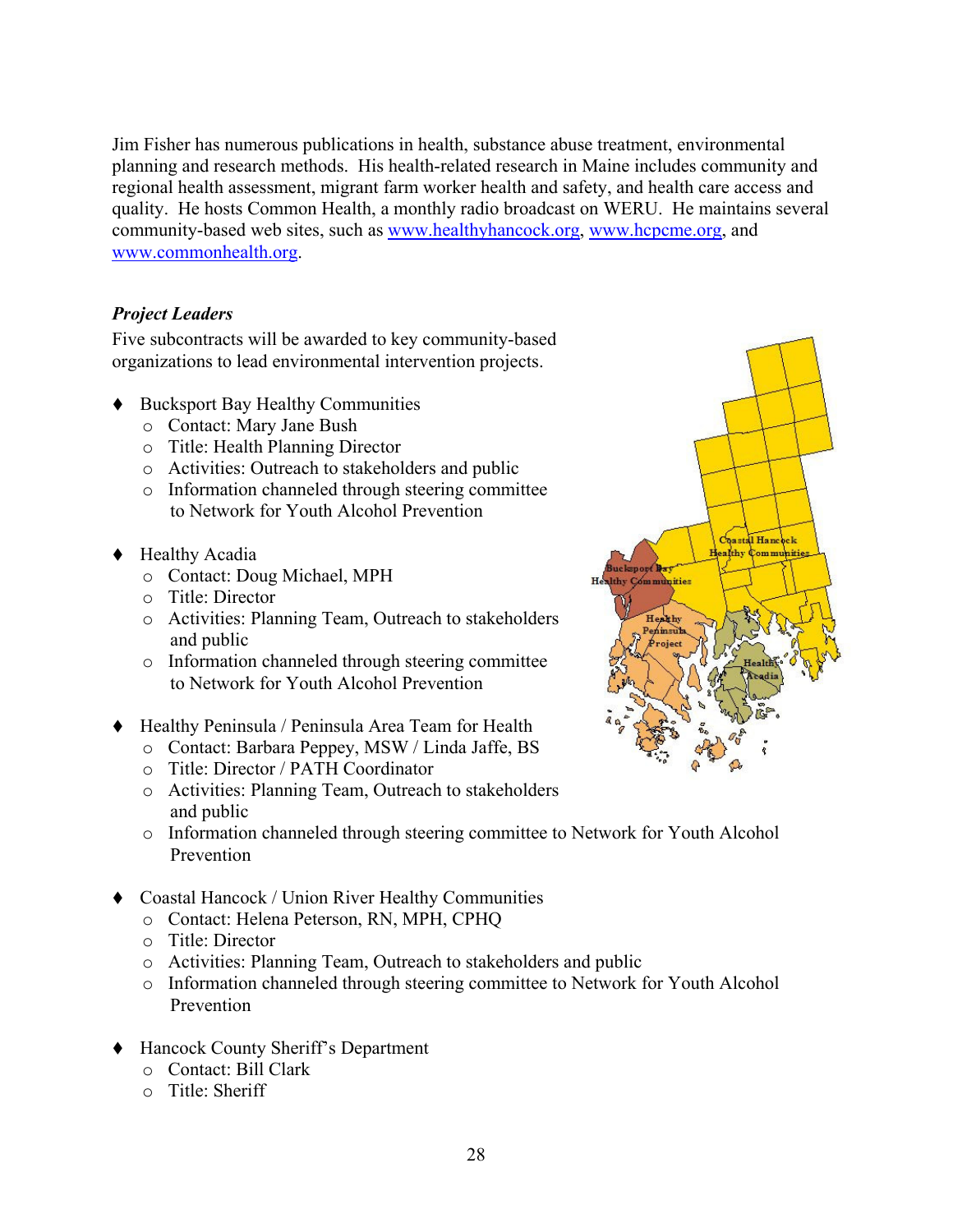- o Activities: Planning Team, Coordination with Youth Alcohol and Substance Abuse Task Forces
- o Information channeled through Youth Alcohol Task Force to Network for Youth Alcohol Prevention

#### Experiences with environmental strategies

Evidence of lead and partner capacity is demonstrated through our record of working collaboratively across the county with a major focus on "grassroots" efforts. Local coalitions have between 5 to 12 years' experience, drawing in over 500 community volunteers and the significant health and social service organizations serving our county. The HH partners have previous experience in administrating the following substance grant programs: ONE-ME Supercoalition, Universal Governance Study (UGS), and Essential Elements grants. Previous sections of this proposal support our organizational strengths.

### Staffing Plan

Phase II will engage six partners in extending programs that are at various stages of planning and implementation. The list of activities is aggressive and would not be achievable were these new, free standing programs. Rather, the implementation funds are leveraging programs that are either going concerns or ready to go.

Each of our partner organizations is experienced at implementing environmental programs to reduce with underage substance abuse. The Hancock County Planning Commission has managed numerous projects related to health and the environment, as have each of the partner agencies. Each of our organizations has one or more staff members with extensive experience in this field. Our respective steering committees have been informed of this request for proposals and are excited that there will be simultaneous planning and implementation projects in Hancock County in 2006 and 2007.

The work plan describes how each of the partners will take responsibility for specific strategies. The HCPC will be responsible in Phase II primarily for grant administration and evaluation of these implementation efforts. HCPC has conducted many such evaluations in the past with reports available on request.

### Budget Explanation – Phase II

The attached budget spells out how resources will be assigned to specific Phase II strategies and how these strategies are connected with the three selected factors influencing underage substance abuse: 1) Enforcement and compliance, 2) Access to alcohol, and 3) Adult attitudes about underage drinking. The \$30,000 grant will be distributed equally among the partners in order to pursue a combination of enforcement, compliance, media, policy and healthy alternatives strategies. The HMP/HCC partners will work closely with law enforcement to coordinate projects within county sub-regions. HCPC will work for county-wide coordination of programs and policies.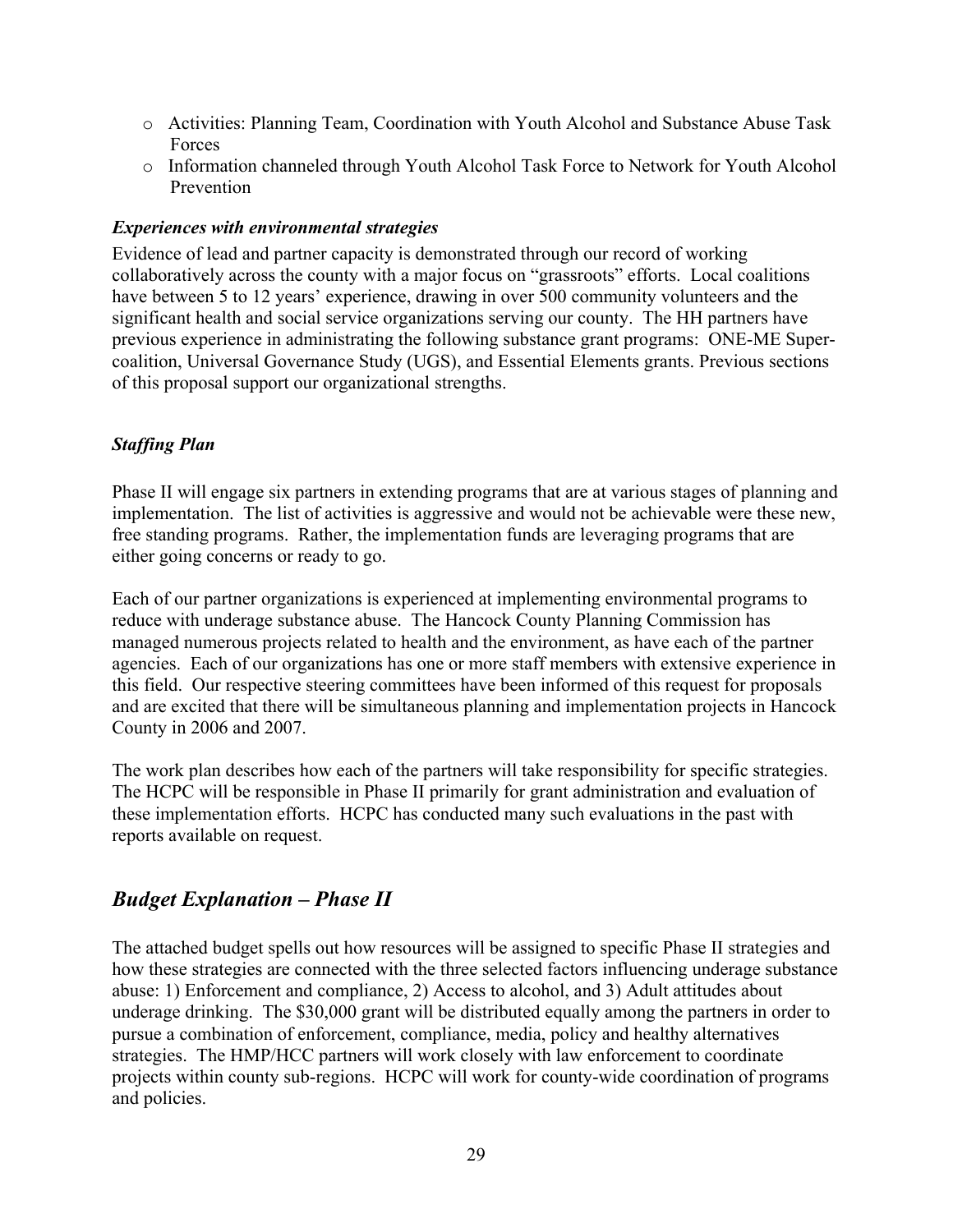# Appendices

### "Location Where Services are Performed" Form

As part of your response to this request for proposal, please make us aware of how the services described in the scope of work would be provided by answering the following questions.

#### 1. Will any of the services described in the proposal's scope of work be performed outside of the United States of America? (check one)

 $\frac{X}{Y}$  Yes  $\frac{X}{Y}$  No

If "No," continue with question 3.

If "Yes," make us aware of the country(ies) where the work will be performed and continue with questions 2 and 3.

2. If you responded "Yes" above, who will perform any of the services described in the proposal's scope of work? (check one or both)

\_\_\_\_\_ (a) citizens of the USA living abroad, or \_\_\_\_\_(b) foreign nationals.

### 3. If a corporation, in what US state or foreign country is your firm incorporated?

Hancock County Planning Commission A Maine 501(c)3 Non-profit corporation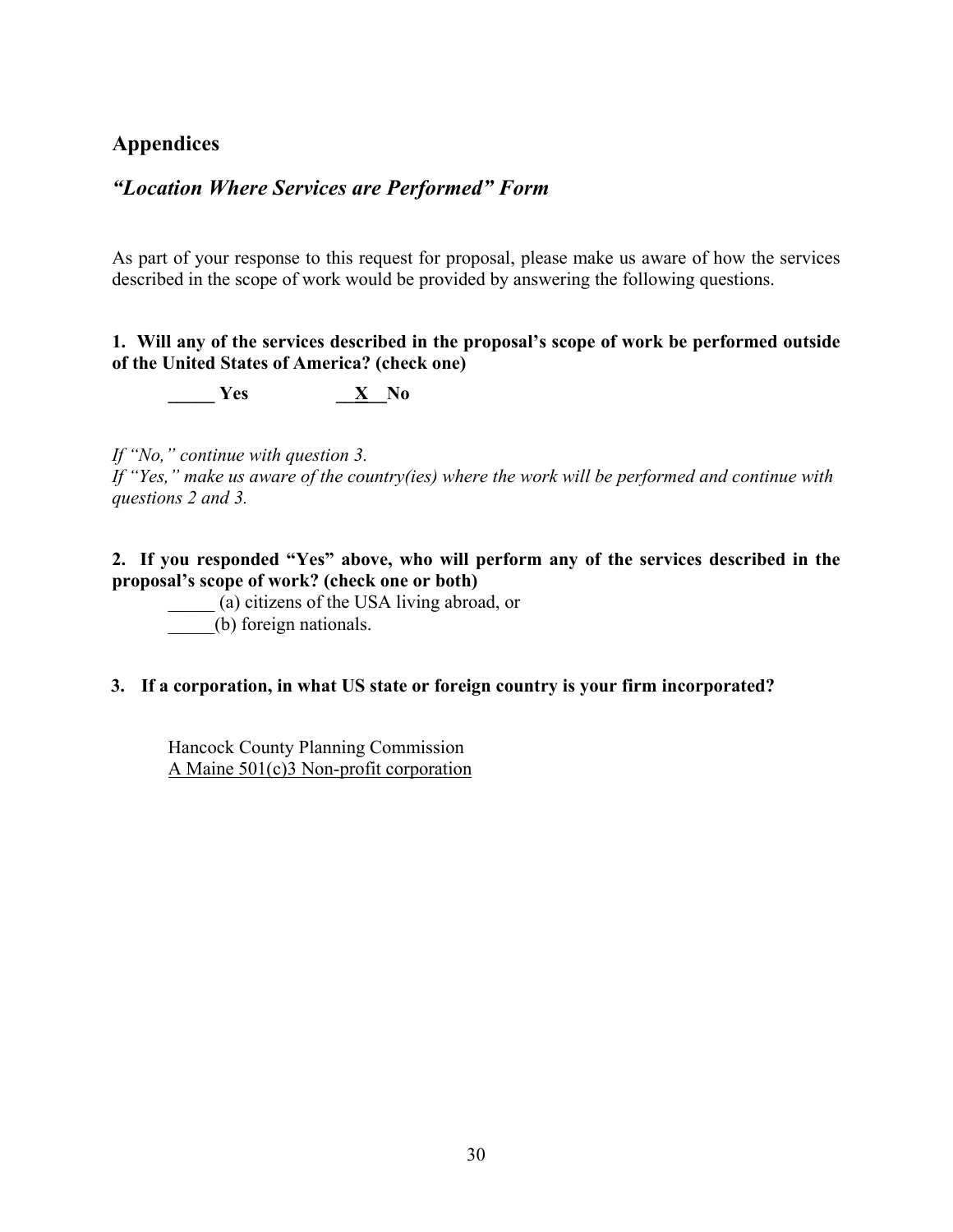# Community Sectors Chart

| <b>Local Coalitions that</b>      | Does this                | Have you been       | Describe the role that they                                      |
|-----------------------------------|--------------------------|---------------------|------------------------------------------------------------------|
| might operate in your             | coalition                | in contact with     | will play in the development                                     |
| county or in parts of             | exist? How               | each of them?       | of your county's strategic                                       |
| your county<br>1. OneME Coalition | many?                    |                     | plan and implementation.                                         |
|                                   | $Yes - 2$ (1 is          | Already part of     | Continue to work together on                                     |
|                                   | a super-                 | Healthy<br>Hancock. | planning and implementation                                      |
|                                   | coalition.)<br>$Yes - 3$ | All are             | of CMCA or other programs.                                       |
| 2. Healthy Maine<br>Partnership   |                          | members of          | Continue to work together as<br>we have for $5$ years $-$ on all |
|                                   |                          | Healthy             | phases of planning and                                           |
|                                   |                          | Hancock             | implementation.                                                  |
| 3. Communities for                | $Yes - 4$                | Yes, through        | Both will be engaged in                                          |
| Children & Youth                  |                          | our local           | planning and implementation                                      |
|                                   |                          | coalitions.         | through developed methods of                                     |
|                                   |                          |                     | communication.                                                   |
| 4. Healthy Community              | $Yes - 5$                | All are             | Continue to work together as                                     |
| Coalitions                        |                          | members of          | we have for $5$ years $-$ on all                                 |
|                                   |                          | Healthy             | phases of planning and                                           |
|                                   |                          | Hancock.            | implementation.                                                  |
| 5. JJAG Coalitions                | N <sub>0</sub>           |                     |                                                                  |
| 6. Drug Free Communities          | $Yes -1$                 | MDI Drug and        | Growing relationship working                                     |
| Coalition                         |                          | Alcohol Abuse       | with Healthy Acadia.                                             |
|                                   |                          | Group               |                                                                  |
| 7. Communities that Care          | N <sub>o</sub>           |                     |                                                                  |
| 8. Coordinated School             | $Yes - 4$                | All are             | Continue to work together as                                     |
| Health – Community                |                          | members of          | we have for $5$ years $-$ on all                                 |
| Group                             |                          | Healthy             | phases of planning and                                           |
|                                   |                          | Hancock.            | implementation.                                                  |
| 9. Safe & Drug Free               | $Yes - 11$               | $Yes - shared$      | Will be engaged in planning                                      |
| <b>Schools Local</b>              | projects in              | membership          | and implementation through                                       |
| <b>Consultation Groups</b>        | Hancock                  | with our School     | existing School Health                                           |
|                                   | County                   | Health              | Leadership Teams.                                                |
|                                   |                          | Leadership          |                                                                  |
| 10. HEAPP Campus-                 | N <sub>o</sub>           | Teams               |                                                                  |
| community Coalition               |                          |                     |                                                                  |
| 11. Community Youth               | N <sub>o</sub>           |                     |                                                                  |
| Development Study                 |                          |                     |                                                                  |
| (CYDS)                            |                          |                     |                                                                  |
|                                   |                          |                     |                                                                  |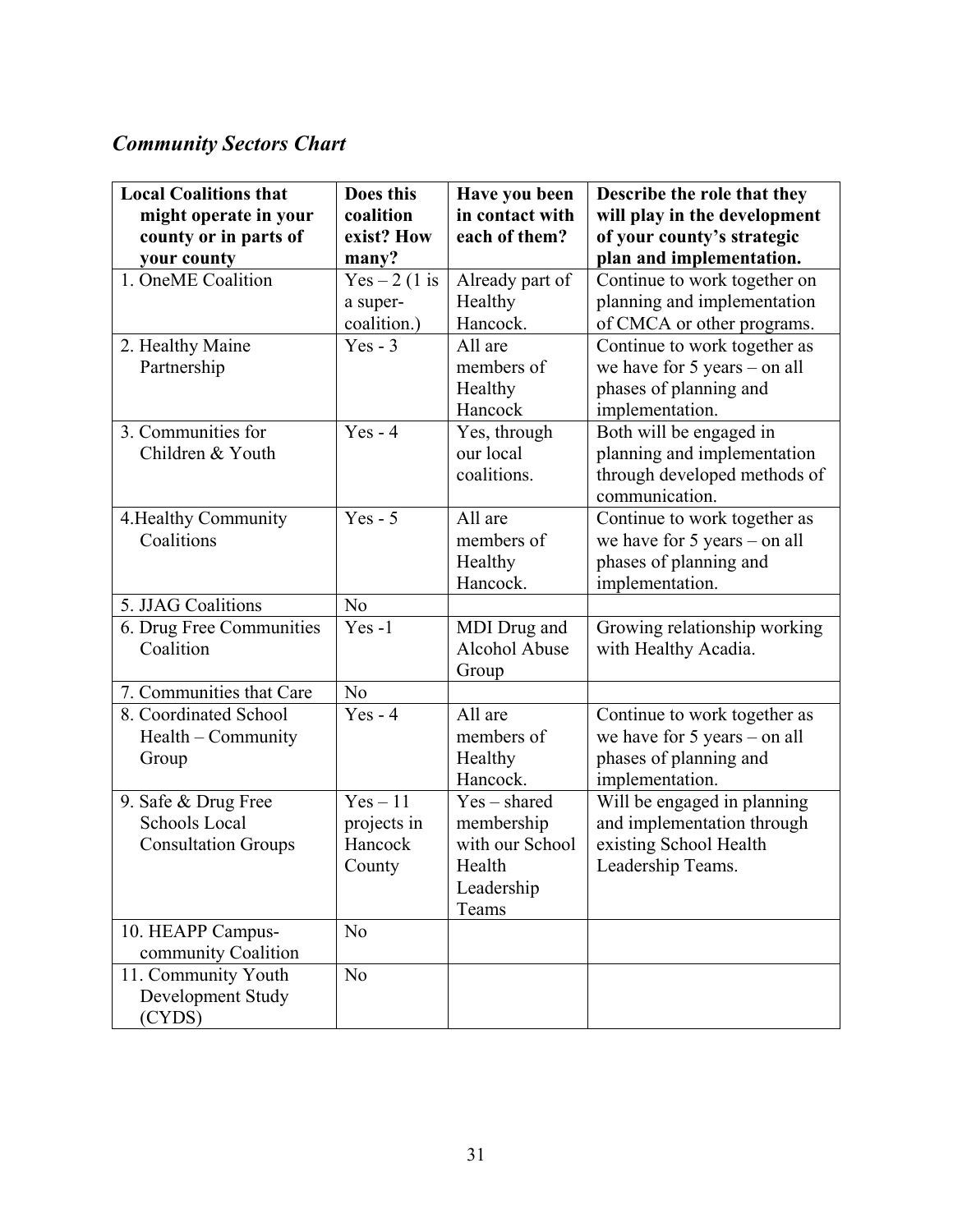| <b>Part II: Representation</b><br>from Community<br><b>Sectors</b>                  | <b>Represented on your</b><br>planning group? Y,N                                         | How will you involve this sector in<br>planning process? What role will<br>they play?                                                           |
|-------------------------------------------------------------------------------------|-------------------------------------------------------------------------------------------|-------------------------------------------------------------------------------------------------------------------------------------------------|
| <b>Business Community</b>                                                           | Yes, through each<br>member coalition.                                                    | Each coalition will engage their<br>members; in addition we will target<br>participation of key sectors in the<br>county-wide planning process. |
| Grassroots community<br>organizations<br>(Neighborhood<br>associations)             | Yes, through our<br>member coalitions.                                                    | Each coalition will engage their<br>members; in addition we will target<br>participation of key sectors in the<br>county-wide planning process. |
| Community-based health<br>or social service<br>providers                            | Yes, through our<br>member coalitions.                                                    | Each coalition will engage their<br>members; in addition we will target<br>participation of key sectors in the<br>county-wide planning process. |
| Cooperative Extension                                                               | Organizational member<br>of Healthy Hancock                                               | Continue to work together as we have<br>for $5$ years – on all phases of planning<br>and implementation.                                        |
| Health-care Sector<br>(physicians, hospital<br>representatives)                     | All three hospitals and<br>Downeast Health<br>Services are members<br>of Healthy Hancock. | Continue to work together as we have<br>for $5$ years – on all phases of planning<br>and implementation.                                        |
| Law enforcement (sheriff,<br>police, school resource<br>officers; parole officers.) | Yes, through each<br>member coalition.                                                    | Will be active members of the Healthy<br>Hancock planning team.                                                                                 |
| Local government                                                                    | Yes, through our<br>member coalitions.                                                    | Each coalition will engage their<br>members; in addition we will target<br>participation of key sectors in the<br>county-wide planning process. |
| Local media (newspaper,<br>radio, TV, local access<br>TV)                           | Yes, through our<br>member coalitions.                                                    | Each coalition will engage their<br>members; in addition we will target<br>participation of key sectors in the<br>county-wide planning process. |
| Local prevention agency<br>staff                                                    | Yes, through our<br>member coalitions.                                                    | We will continue working closely<br>together throughout the planning and<br>implementation process.                                             |
| Parents                                                                             | Yes, through our<br>member coalitions.                                                    | Each coalition will engage their<br>members; in addition we will target<br>participation of key sectors in the<br>county-wide planning process. |
| Religions leaders and<br>organizations                                              | Yes, through our<br>member coalitions.                                                    | Each coalition will engage their<br>members; in addition we will target<br>participation of key sectors in the<br>county-wide planning process. |
| Schools (pre-K-12,                                                                  | Yes, through each                                                                         | Continue to work together as we have                                                                                                            |